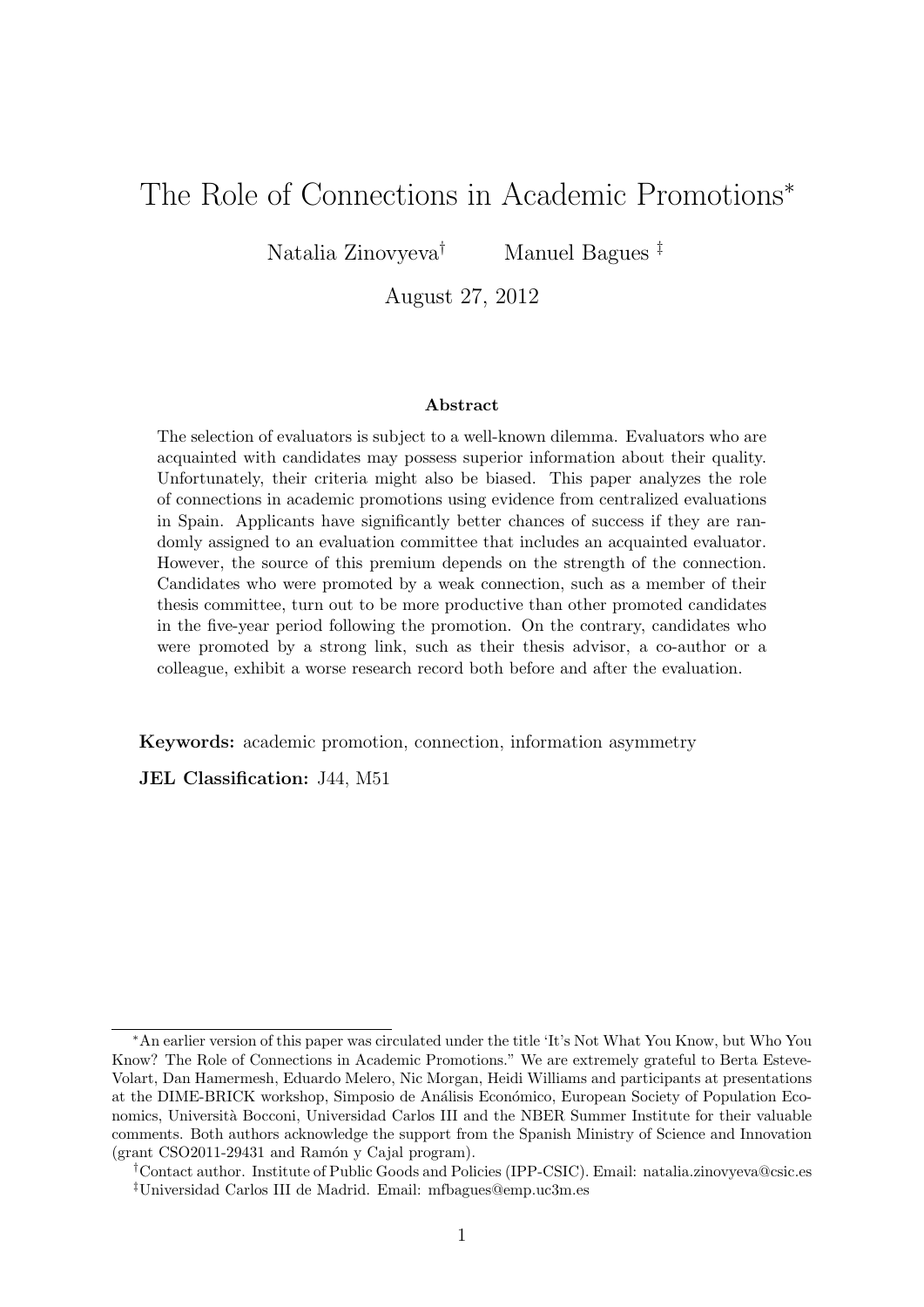## 1 Introduction

Science is largely relying on a non-market reward system, based on meritocracy and credit granted by peers (Stephan 1996). Failures in this system might have important consequences for the overall quality of research. A potential threat is the existence of previous connections between candidates and evaluators. Evaluators may favor connected candidates out of nepotism or because they share a common view on which academic areas are more valuable.<sup>1</sup> However, the presence of acquainted evaluators might also improve the efficiency of a selection process, as they might be better informed about candidates' quality.

The net effect of this trade-off, the potential existence of an evaluation bias versus the positive informational effect of connections, may vary depending on the nature of connections and the institutional setup. The empirical evidence is relatively scarce.<sup>2</sup> Laband and Piette (1994) and Brogaard et al. (2012) show that, in top Economics journals, editors take advantage of their connections with colleagues from their own institution in order to identify and 'capture' high-impact papers for publication. Li (2011) finds that the presence of related reviewers, as measured by citations, improves the quality of research supported by the National Institute of Health (NIH). Whether these results hold in other contexts or whether they apply to other types of connections remains an open question.

In this paper we study the role of connections in academic promotions using the exceptional evidence provided by the system of centralized evaluations that was in place in Spain from 2002 through 2006. During this period, candidates both to full professor and associate professor positions were evaluated by a committee at the national level.<sup>3</sup>

<sup>&</sup>lt;sup>1</sup>As Joseph A. Schumpeter (1954) pointed out, "it is merely human nature that we overrate the importance of our own types of research and underrate the importance of the types that appeal to others." (History of Economic Analysis, London: George Allen and Unwin, 1954, page 20.)

<sup>&</sup>lt;sup>2</sup>A number of studies observe that connected candidates are more likely to be promoted. For instance, evidence from France and Italy shows that promotion committees tend to prefer connected candidates, conditional on their observable research production (Perotti 2002, Combes et al. 2008, De Paola and Scoppa 2011, Durante et al. 2011). This evidence is consistent both with the existence of informational asymmetries and an evaluation bias.

<sup>&</sup>lt;sup>3</sup>The position of *catedrático de universidad* at a Spanish university may be considered equivalent to the position of full professor in a U.S. university. The category of profesor titular de universidad would be equivalent to associate professor; in Spain, the position of associate professor typically carries tenure.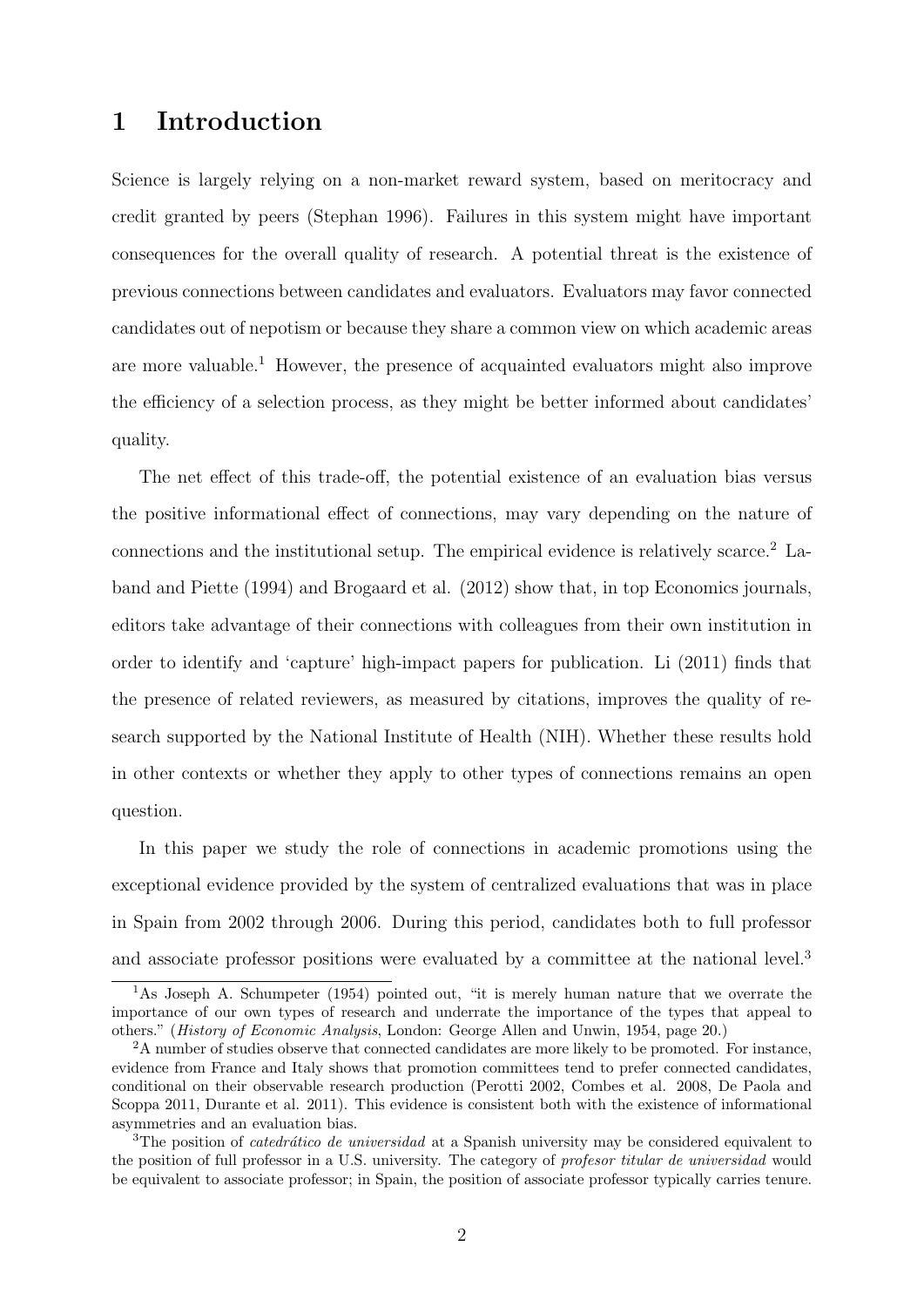Successful candidates could then apply for a position at the university level.<sup>4</sup> The evidence provided by centralized competitions has several convenient features for the analysis. First, committee members were selected out of the pool of eligible professors in the discipline using a random lottery. Our empirical strategy exploits this random assignment of evaluators to committees. This approach allows for the possibility that connected candidates are better in dimensions that are observable to evaluators but not to the econometrician. Second, conflict of interest rules were seldom implemented. As a result, it is possible to observe different types of connections between evaluators and candidates, including very close ones such as thesis advisors, co-authors and colleagues as well as weaker ties. Third, the system affected a large number of researchers at every academic discipline. In total, our database includes information on thirty thousand candidacies evaluated by approximately one thousand committees. The size and the breadth of the database allow us to investigate the robustness of results along a number of dimensions.

We classify ties between candidates and evaluators in four broad groups: colleagues, strong and weak professional connections, and indirect links. The presence of connections in evaluation committees was relatively frequent. About one fourth of candidates were evaluated by a colleague from their own university. Approximately one tenth of candidates were evaluated by a committee that included a strong connection such as a doctoral thesis advisor or a co-author. One fifth of candidates were assigned to a committee that included a weak connection, such as a professor with whom the candidate had interacted previously at some PhD thesis defense, either as an author, advisor, or committee member. Indirect links between candidates and evaluators, such as the existence of a common co-author, were present in about twenty percent of the evaluations.

Connections have a significant positive effect on candidates' chances of being promoted, both in statistical and economic terms. Candidates have 78% more chances of being promoted if the committee includes, by luck of the draw, their advisor or a coauthor. The presence in the committee of a colleague from the same university increases

<sup>&</sup>lt;sup>4</sup>This procedure is relatively similar to promotion systems currently in place in other countries in continental Europe. In France, professors are recruited through a centralized examination (concours nationaux d'agrégation). In Italy, the Moratti Law (2005) introduced a nation-wide qualification exam for candidates to university positions (l'idoneità nazionale).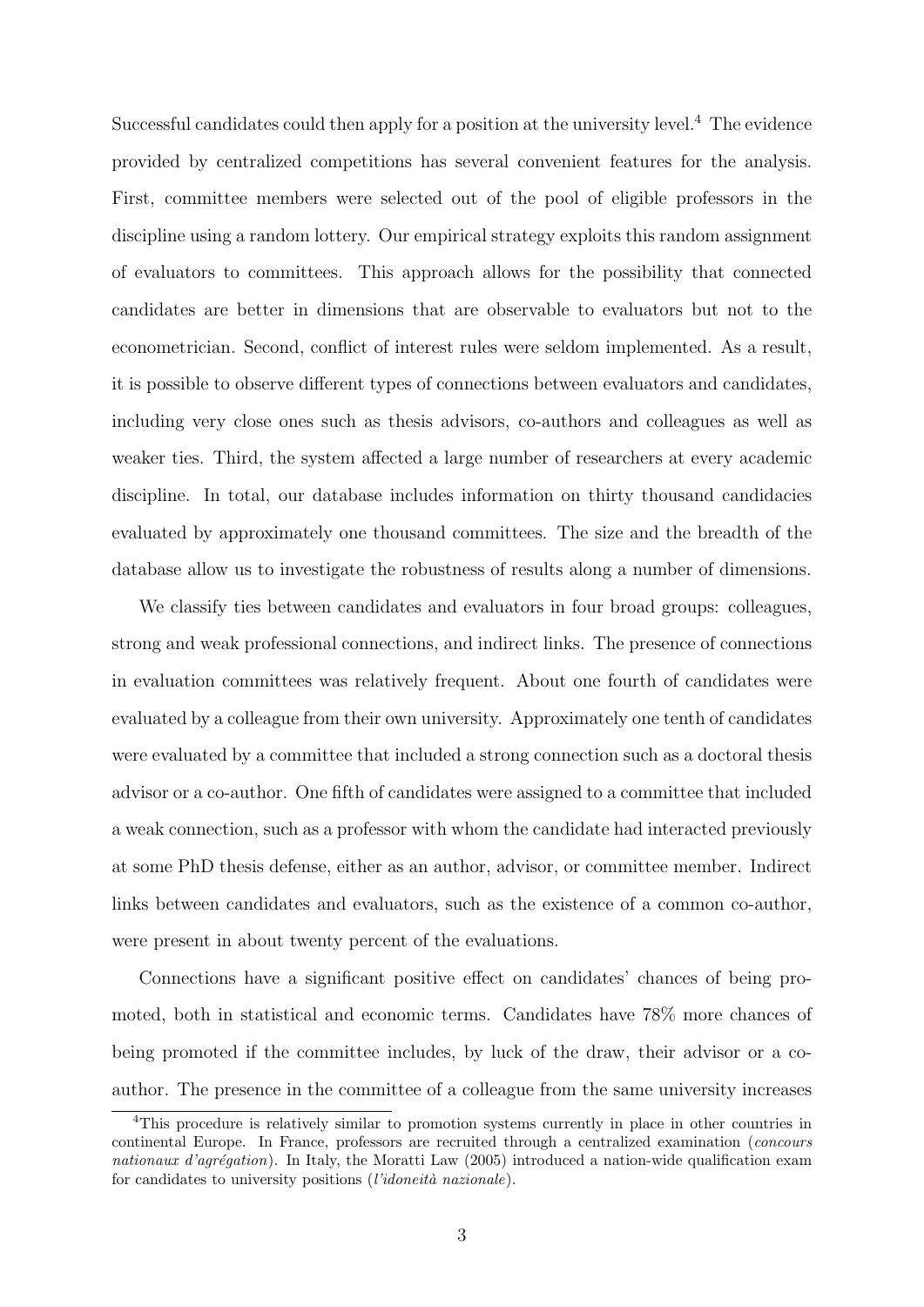candidates' chances of success by 35% and the presence of a weak connection by 19%. Indirect links do not have any effect on candidates' chances of being promoted. The importance of connections is commensurate with the relevance of observable research quality, as measured by the number of publications in ISI Web of Science, received citations, and participation in thesis committees. For instance, the presence of a strong connection in the evaluation committee is equivalent to a one standard deviation increase in candidates' observable quality.

The information on candidates' research production during the five-year period following the evaluation suggests that the source of the premium enjoyed by connected candidates depends on the nature of their relationship with committee members. On the one hand, information asymmetries about candidates' research quality may explain why evaluators are more likely to promote weakly connected candidates. Candidates that were promoted by a committee that included a weak tie turn out to be significantly more productive in the future relative to other promoted candidates. On the other hand, candidates who were promoted by a committee that included their thesis advisor, a co-author or a colleague exhibit a worse research record both before and after the evaluation. In this case, evaluators seem to be willing to 'sacrifice' the research quality of selected candidates in exchange for getting connected candidates promoted. There are at least two possible explanations for this behavior. The larger success rate of these candidates might reflect the existence of information asymmetries in some other dimension that is only observable for strongly connected evaluators, such as candidates' willingness to help other colleagues (Oettl 2012). However, it seems unlikely that these information asymmetries can fully explain the large premium associated to connections. According to survey information, publications in journals covered by ISI Web of Science were the most important factor for promotion decisions.<sup>5</sup> Alternatively, strong connections might be benefiting from cronyism. Overall, our analysis suggests that the balance between the positive informational effect of connections and the potential existence of evaluation biases varies depending on the strength of connections.

<sup>5</sup>Survey completed by 1,294 eligible evaluators (Sierra et al. 2009).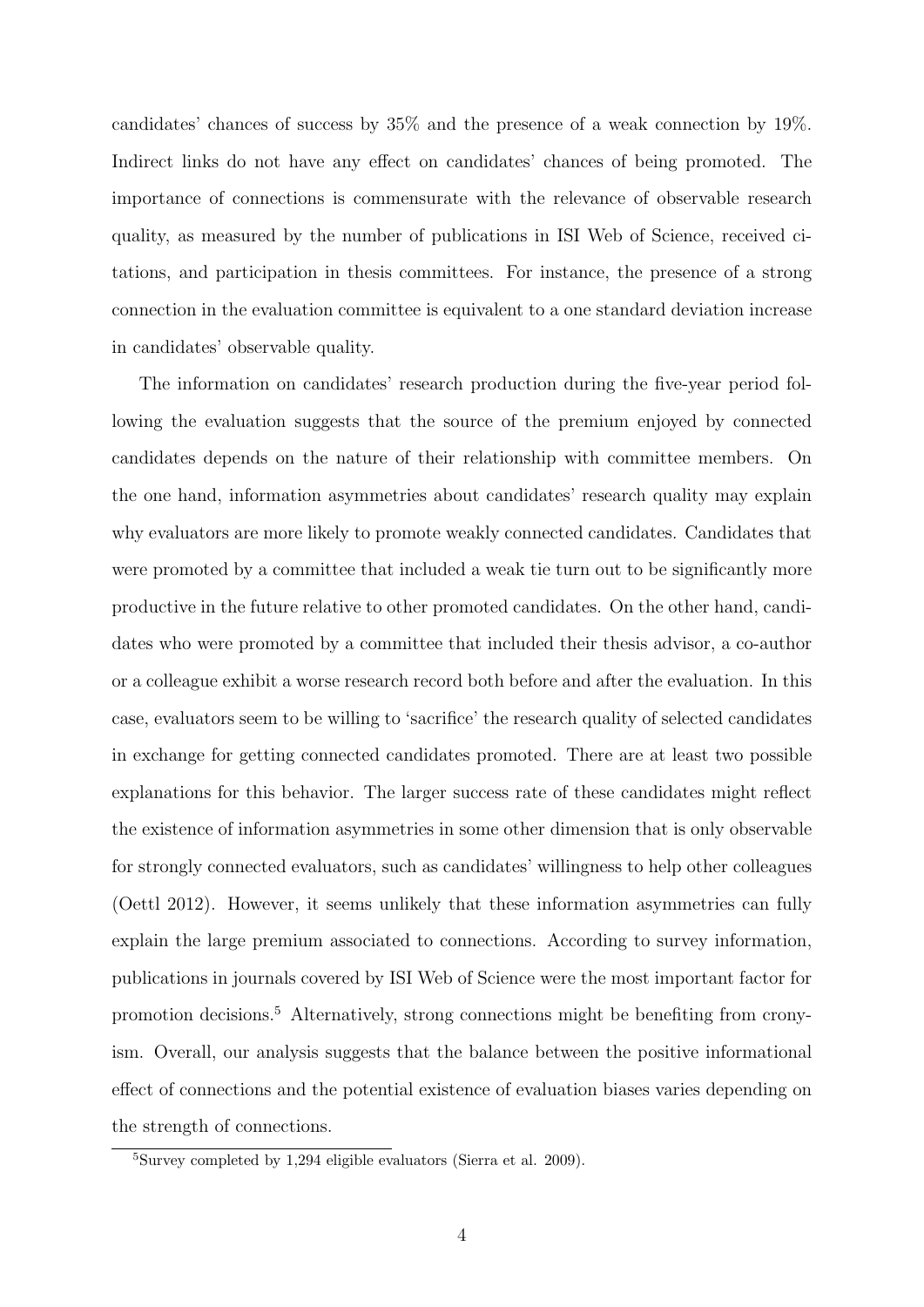The rest of the paper is organized as follows. Section 2 describes the institutional background. Section 3 provides details on the data and the definition of variables. In section 4 we present the empirical evidence and we investigate possible explanations for the effect of connections. Finally, in section 5 we summarize our results and discuss possible policy implications.

## 2 Institutional background

European countries are increasingly concerned about the efficiency of their universities. In an attempt to strengthen meritocracy, during the last decade several countries have reformed the organization of universities (Aghion et al. 2010). In this respect, Spain offers an insightful case.

Before 2002, Spanish public universities had a large degree of autonomy regarding hiring and promotion.<sup>6</sup> This system was largely associated with the existence of inbreeding, generating public concerns about the potential existence of favoritism.<sup>7</sup> In order to increase meritocracy, in 2002 a system of centralized competitions known as habilitación was introduced by the government.<sup>8</sup> The new system involved two stages. First, candidates to full and associate professor positions were required to qualify in a national competition held at the discipline level.<sup>9</sup> Successful candidates could then apply for a position at a given university. The number of positions created at the national level was very limited, and competition at the university level was largely absent. Thus, in practice, being accredited was generally equivalent to being promoted. Notably, committee members in centralized competitions were selected by random draw from the pool of all

 $6$ As is generally the case in Europe, most university professors in Spain are based in public universities. In Spain, approximately 88% of university professors work in a public institution (Source: Instituto Nacional de Estadística 2010).

<sup>7</sup>According to Cruz-Castro et al. (2006) in the nineties 93% of university tenure positions were assigned to internal candidates. Approximately 70% of these candidates had also done their PhD in the same university.

<sup>8</sup>This motivation for the reform was expressed, among others, by Julio Iglesias de Ussel, vice-minister for Education and Universities (newspaper El País, November 5th, 2001). Detailed information about this system of centralized competitions is available at the State Bulletin (http://www.boe.es/boe/ dias/2002/08/07/pdfs/A29254-29268.pdf)

<sup>&</sup>lt;sup>9</sup>There are nearly two hundred legally defined academic disciplines. These disciplines were created in 1984 on the basis of "the homogeneity of its object of knowledge, a common historic tradition and the existence of a community of researchers" (R.D. 1988/84).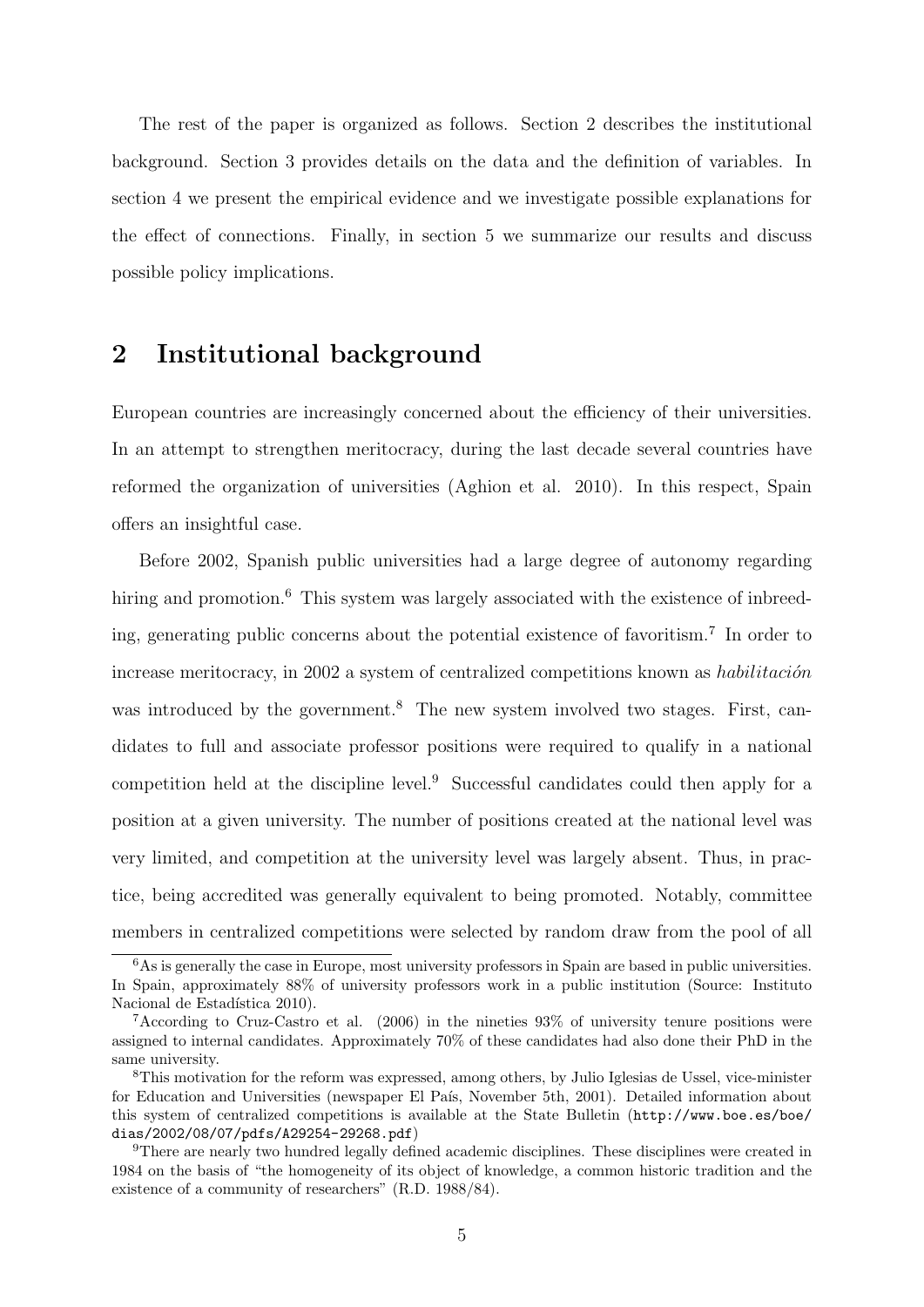evaluators in the field. In 2006, the system of *habilitación* was replaced by a system known as  $\alpha$ creditación, which is still in place. As in the system of habilitación, applicants are required to be accredited by a national review committee. However, under the new system, committee members are selected from the pool of professors who volunteer for the task, and there is no limit to the number of candidates who may receive the accreditation.

In this paper we analyze centralized competitions in the Spanish public university system during 2002-2006. The time structure of examinations was as follows. First, universities reported the number of openings to the Ministry.<sup>10</sup> The centralized competition was then announced, and candidates were allowed to apply within twenty days. Once the list of applicants was settled, committee members were selected by random draw from the list of eligible evaluators. This list included those professors and researchers who were working in public institutions in Spain at the time, and who were officially recognized to have a minimum research quality in the discipline.<sup>11</sup> Around  $80\%$  of full professors and approximately  $70\%$  of associate professors qualified.<sup>12</sup> The selection was carried out by Ministry officials using a drum which contained as many balls as there were eligible evaluators.

Each committee was composed of seven members. In exams to associate professor positions, three evaluators were chosen from the list of eligible full professors (henceforth FP), and four evaluators were chosen from the list of eligible associate professors (hence-

 $10$ Even though the number of available accreditations was equal to the total number of openings requested by universities, these accreditations were not directly linked to university openings. Universities that had requested a position were not forced to hire one of the candidates who were accredited in the following competition. Universities could postpone hiring decisions, or they could hire a candidate who had been accredited in the past. In fact, universities would often create a position once a local candidate had been accredited.

<sup>&</sup>lt;sup>11</sup>The random assignment of evaluators to committees was subject to some minor constraints. Not more than one non-university researcher belonging to the Spanish Research Council (CSIC) was allowed to be selected as a member of the evaluation committee for a given exam. Similarly, not more than one emeritus professor was allowed to be selected as a member of a given evaluation committee. Therefore, in exams where the population of potential evaluators contained two or more researchers, or two or more emeritus professors, the expected committee composition should be computed taking into account this constraint. The details on these calculations are in Appendix B.

<sup>&</sup>lt;sup>12</sup>The research quality requirement was based on the number of *sexenios* recognized to each professor. Sexenios are granted by the Spanish education authorities on the basis of applicants' academic research output in any non-interrupted period of a maximum of six years. Source: Comisión Nacional Evaluadora de la Actividad Investigadora, Memoria de los resultados de las evaluaciones realizadas de 1989 a 2005, 2005.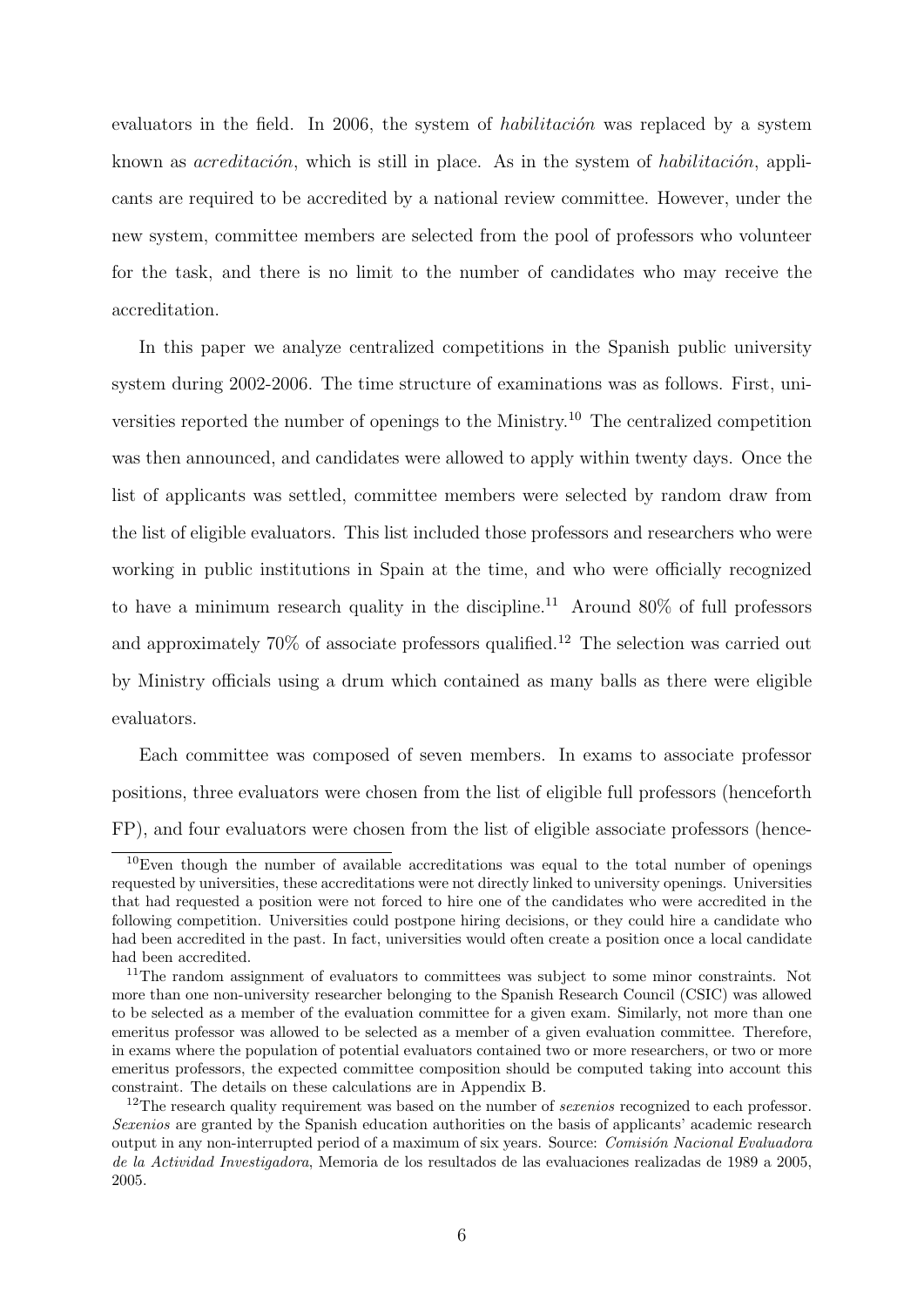forth AP). In the case of exams to FP positions, all committee members were chosen from the list of eligible FPs. The committee member with the longest tenure was appointed president, and the exam was held at the university where the president was based.

Further, seven evaluators were randomly assigned to form a *committee in reserve*. Their role was to replace evaluators in case somebody resigned from the committee. Evaluators could only resign under a very restricted set of reasons, and resignations happened very rarely: about 2% of initially assigned evaluators were replaced. There are two main types of resignations. Professors were allowed to decline if they were temporarily holding a high position in Spain's public administration. Also, professors were to abstain from participating in the committee if they had a very close personal connection with one of the candidates.<sup>13</sup> With very few exceptions, evaluators did not report such connections. For instance, according to our own calculations, out of 832 professors who were assigned to evaluate their own PhD students, only 22 resigned from the committee, a proportion which is similar to the overall rate.

Competitions to FP positions had two qualifying stages. In the first stage each candidate presented her résumé. In the second stage candidates presented a piece of their research work. Additionally, exams to AP positions had an intermediate stage, in which candidates had to deliver a lecture on a topic from their syllabus. At each stage, passing decisions were taken on a majority basis. At the end of the process, the number of qualified candidates could not be larger than the total number of positions.

## 3 Data

We use data from three different sources. First, we have collected information on all exams to AP and FP positions that were held in Spain when the centralized system of examinations was in place (years 2002-2006). Second, we have gathered information on the research output of candidates and eligible evaluators from ISI Web of Science.

<sup>&</sup>lt;sup>13</sup>The law considers three main cases: (i) the evaluator has a personal interest in the matter, (ii) there is some kinship relationship, (iii) there exists a well-known friendship (or enmity). Ley de Procedimiento Administrativo 30/1992, article 28, retrieved on February 7th 2012 at http://www.boe.es/ aeboe/consultas/bases\_datos/doc.php?id=BOE-A-1992-26318. We thank Anxo Sánchez for providing us this reference.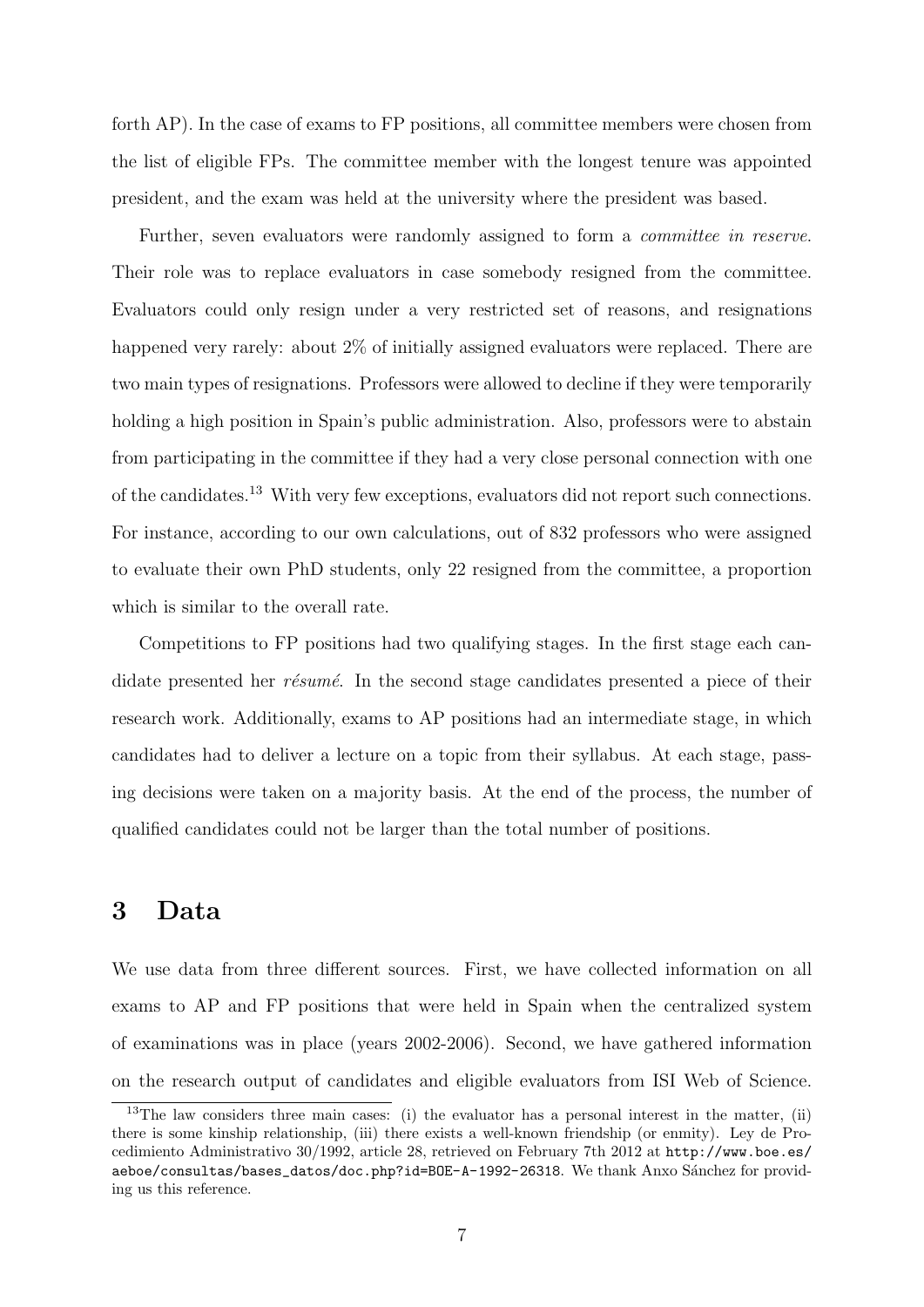Third, we use information on PhD dissertations read in Spain. This data allows us to identify individuals' PhD alma mater and their academic networks. In Appendix A we provide a detailed explanation on how this data was collected and how each variable was constructed. Below we describe the final database.

## 3.1 Exams

The dataset includes information on 967 exams, of which 465 are exams to AP positions and 502 are exams to FP positions. Table 1 provides descriptive information on the characteristics of these exams. There were on average five positions available per exam in AP exams, and three positions per exam in FP exams. The level of competition was similar; in both types of exams there were approximately ten candidates for every position. Practically all positions offered were filled.

## 3.2 Evaluators

In total, in the period we study there were 7,963 eligible FPs and 21,979 eligible APs. As shown in Table 2, the average eligible FP is 53 years old; eight years older than the average eligible AP. Women constitute 14% of eligible FPs and 35% of APs. As expected, eligible FPs tend to have a larger research record than APs. On average, FPs have nine (singleauthored equivalent) ISI publications and APs have five.<sup>14</sup> Publications of both FP and AP professors receive around 8 citations each. Eligible FPs have supervised on average five doctoral students, while the average eligible AP has supervised only one student. Similarly, FPs have participated in almost five times more PhD thesis committees than APs, 25 and 5 respectively.

## 3.3 Candidates

During the period of study there were 13,612 applications to FP positions, and 18,138 applications to AP positions. On average, candidates applied twice, either because they

<sup>&</sup>lt;sup>14</sup>In what follows we divide publications by the number of co-authors. For instance, two publications with two co-authors are equivalent to one single-authored publication.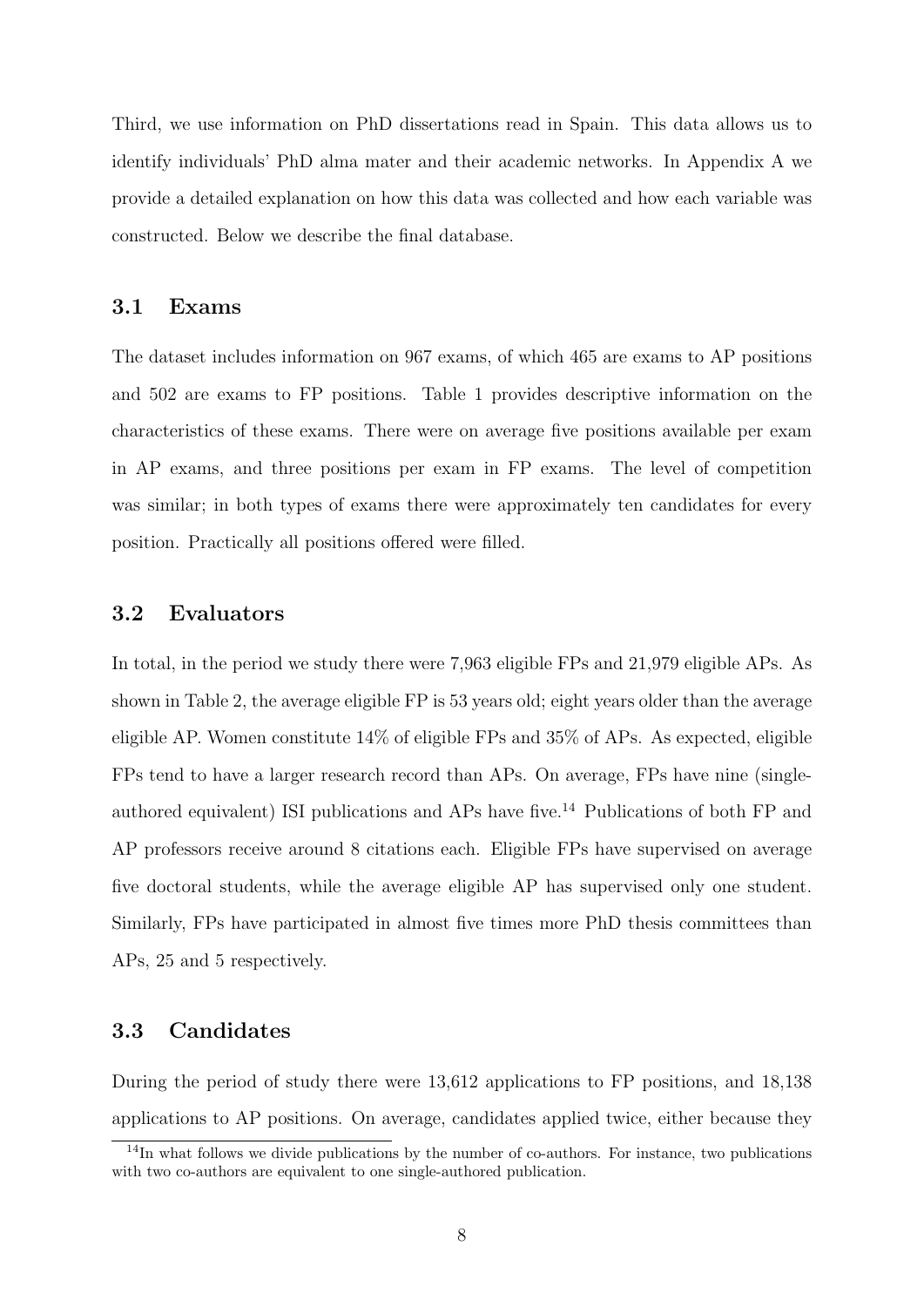failed the first time, or because they tried to simultaneously obtain a position in several related disciplines. As shown in Table 2, candidates to FP positions tend to be older, male, and to exhibit a better research record than candidates to AP positions. Applicants to FP positions have on average advised two students, and have participated in seven dissertation committees, whereas applicants to AP positions have not yet actively participated in the direction of doctoral students, and only a few of them have taken part in PhD committees. Given that there are relatively large differences across positions and across disciplines in the propensity to publish, cite, participate in dissertations, and time necessary to progress in the career, in what follows we normalize research indicators and age to have zero mean and unit standard deviation for candidates within each exam.

In Table 3 we report the correlation between the main characteristics of candidates, pooling together information from exams to FP and AP positions.<sup>15</sup> We observe that more prolific candidates tend also to have higher research quality, as measured by the number of citations received (Table 3, block B-B). Well-published candidates are also more likely to participate in students' supervision and evaluation. On average, older candidates have a weaker publication record, but they have participated more extensively in students' supervision and evaluation. Women tend to be younger, equally productive in terms of publications and citations received but they are less active in PhD dissertations.

### 3.4 Links between evaluators and candidates

We consider several types of connections between candidates and evaluators. As Granovetter (1973) points out, the strength of an interpersonal tie should be related to "the amount of time, the emotional intensity, the intimacy (mutual confiding), and the reciprocal services which characterize the tie". First, we focus on the strongest academic connections: advisors and co-authors. As shown in Table 4, approximately 13% of applicants to a FP positions happened to be evaluated by one of these strong links. In exams to AP positions, they affected 8% of candidates. Second, we investigate institutional connections. In exams to FP positions 28% of candidates had a colleague from their uni-

<sup>15</sup>Results are very similar if the analysis is disaggregated by position.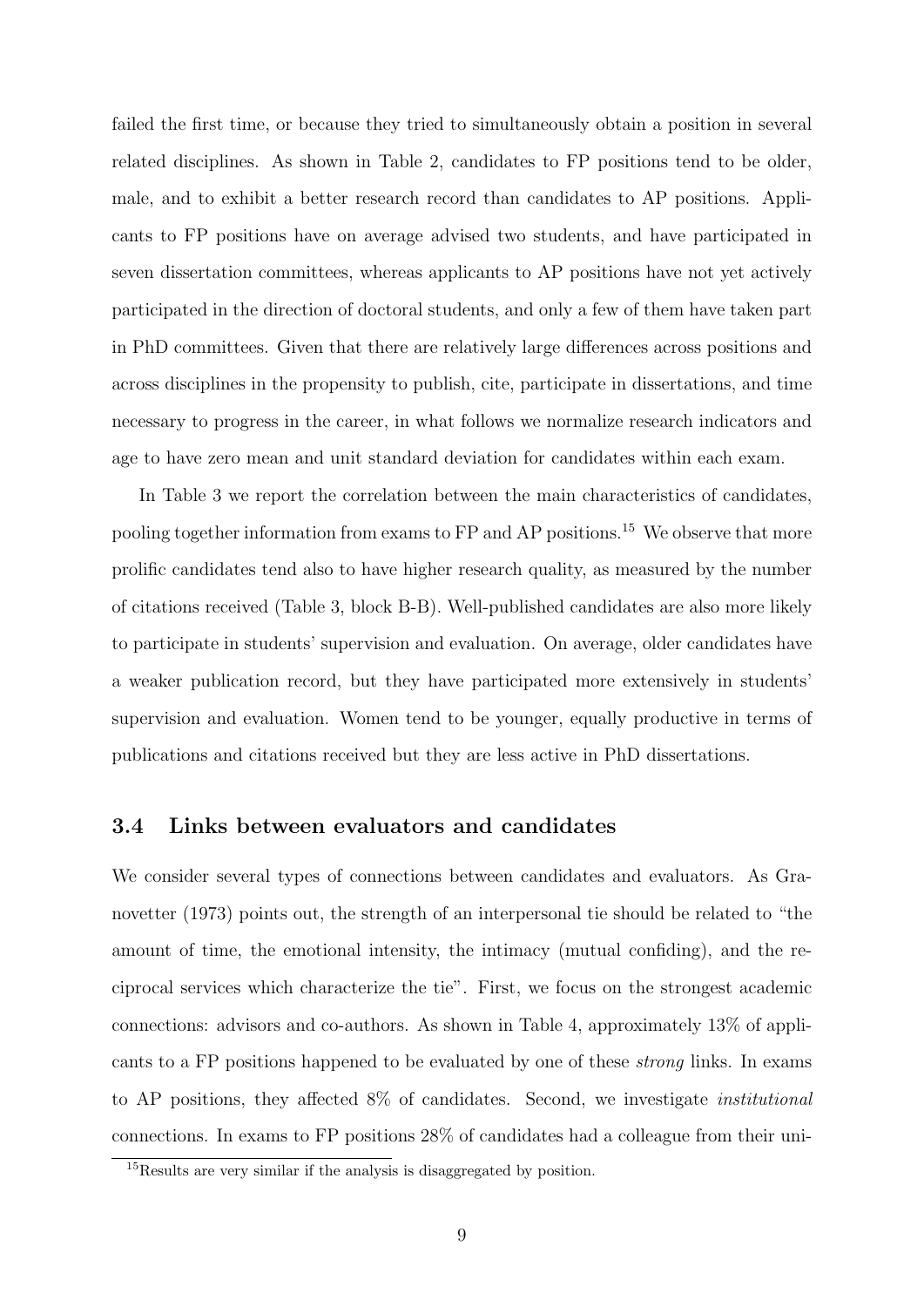versity (who was not an advisor or a co-author) sitting in the evaluation committee. In exams to AP positions, 25% of candidates were evaluated by a committee that included an evaluator who was based in candidates' alma mater.<sup>16</sup> Third, we use information on candidates' and evaluators' participation in PhD thesis committees. We consider several types of interactions: (i) the evaluator was a member of candidate's thesis committee, (ii) the evaluator has invited the candidate to sit on the thesis committee of one of her students (or vice versa) and (iii) the evaluator and the candidate participated in the same thesis committee. We denominate these links weak ties. Weak ties are relatively more frequent in exams to FP positions, where approximately 34% of candidates are evaluated by a weak link. In exams to AP positions, only 7% of candidates have a weak tie with a committee member. Finally, we define several indicators of indirect links between candidates and evaluators: the evaluator and the candidate have either (i) a common advisor, (ii) a common co-author or (iii) a common thesis committee member. To stress that these links do not necessarily imply professional interaction or awareness of each other's research, we denominate them indirect ties. These indirect ties are also relatively frequent, affecting about a fifth of candidates.

## 4 Empirical analysis

Our empirical analysis is structured as follows. First, we estimate the (causal) effect of committees' composition on applicants' chances of being promoted. In order to get a better understanding of the magnitude of the effect, we also compare the effect of connections on promotions with the effect of observable research quality. Second, we explore the effect of connections across different types of disciplines, departments, candidates and evaluators. Finally, we investigate the source of the premium associated to connections. In particular, using information on candidates' future research production, we explore the possibility that evaluators might be more accurate at assessing the research potential

<sup>&</sup>lt;sup>16</sup>Unfortunately we cannot observe the affiliation of candidates to AP positions at the time of the exam, we only observe the institution where they obtained their PhD. Given the low geographical mobility of Spanish professors at this stage (Cruz-Castro et al. 2006), it seems reasonable to presume that the large majority of candidates to AP positions were still based in their alma mater at the time of the evaluation.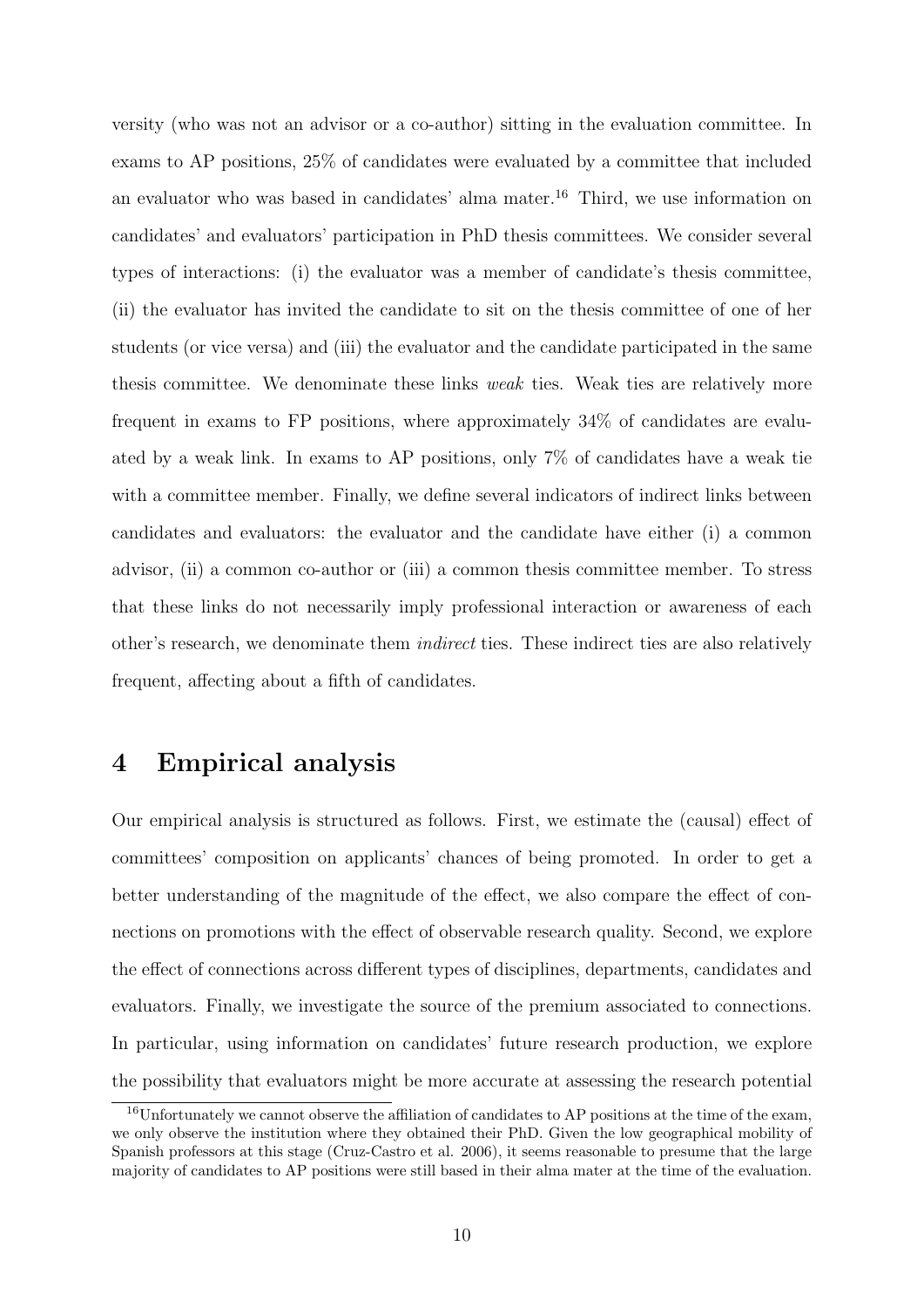of candidates they are acquainted with.

## 4.1 The (causal) effect of connections on promotions

As shown in Table 4, candidates' chances of success are significantly larger when they have some connection in the evaluation committee. In exams to FP positions, candidates who are evaluated by their thesis advisor or co-author are three times more likely to be promoted than candidates who had no connections in the committee. Candidates with colleagues or weak connections among evaluators have more than twice larger chances of success relatively to unconnected candidates. Indirect connections are also associated to larger chances of success, although the premium is not as high as in the case of direct connections. The pattern is very similar in exams to AP positions.

Naturally, this descriptive evidence might be suggestive about the potential relevance of connections, but it has no causal interpretation. The larger success rate of connected candidates might simply reflect their higher quality (see Table 3, block C-B). In order to identify the causal effect of connections on promotion decisions, we compare the outcomes of candidates with a similar expected committee composition but who, as a consequence of the realizations of random draws, are evaluated by committees with different composition. For instance, one may think about the case of two candidates who apply for a promotion, each one has a connection in the set of eligible evaluators, but only one of these two connected evaluators happens to be (randomly) assigned to the evaluation committee.

As pointed out in section 2, approximately 2% of evaluators drawn in the lottery where replaced. As well, according to anecdotal evidence, some professors did not attend the exam (or part of it) without a proper justification. In what follows, we measure committee composition using the outcome of the initial random draw, which might be slightly different from the committee composition that ends up evaluating candidates. Therefore, our estimates below provide the intention-to-treat effect.<sup>17</sup>

The following equation describes the relationship between the candidates' probability

<sup>17</sup>Instrumental variables estimates, available upon request, provide similar results.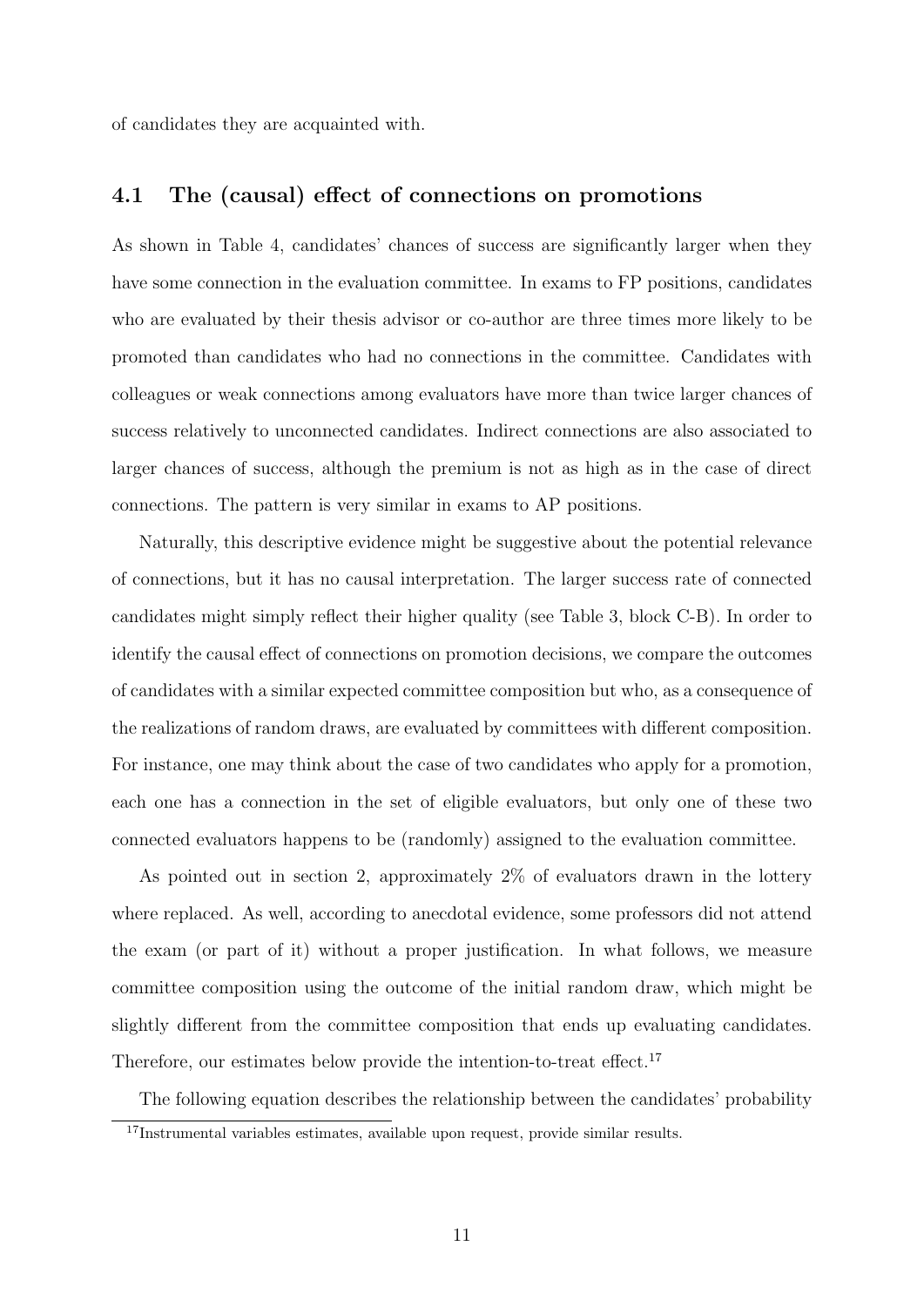of being promoted and the (random) number of connections in the evaluation committee:

$$
y_{ie} = \beta_0 + \beta_1 (c_{ie} - \mu_{ie}) + \epsilon_{ie}
$$
 (1)

where  $y_{ie}$  indicates whether individual i qualified in exam e and  $(c_{ie} - \mu_{ie})$  is the shock to committee composition, i.e., the difference between the actual  $(c_{ie})$  and the expected number of connections  $(\mu_{ie})$  of candidate *i*. Note that  $\beta_0$  indicates the average success rate.

The key assumption in our identification strategy is that the selection of committee members was random. More formally,

$$
E[(c_{ie} - \mu_{ie}) \cdot \epsilon_{ie}] = 0 \tag{2}
$$

If this condition is satisfied,  $\beta_1$  can be interpreted as the causal effect of an additional connection among evaluators on candidates' probability of success.

The empirical evidence is consistent with the assignment indeed being random. As shown in Table 3, there is no significant difference between the expected committee composition and the mean of the actual realization of the draw. As well, there is no relationship between the magnitude of the shocks to committee composition and candidates' characteristics (Table 3, blocks D-B and D-C).

Table 5 presents the estimation results for equation (1). Standard errors are clustered at the exam level, reflecting the fact that the shocks received by candidates in the same examination are not independent. We report results for the four aggregate sets of connections defined earlier: strong, institutional, weak and indirect connections.<sup>18</sup> Strong connections lead to a 9 percentage points increase in applicants' likelihood of success (column 1). This implies about a 78% increase relative to the average success rate (about 11% of candidates are promoted). Institutional and weak connections with committee members also have a significant positive effect. They increase candidates' chances of success by 4 and 2 percentage points respectively (approximately a 35% and a 19% increase).

<sup>18</sup>In Appendix A we report results at a disaggregated level.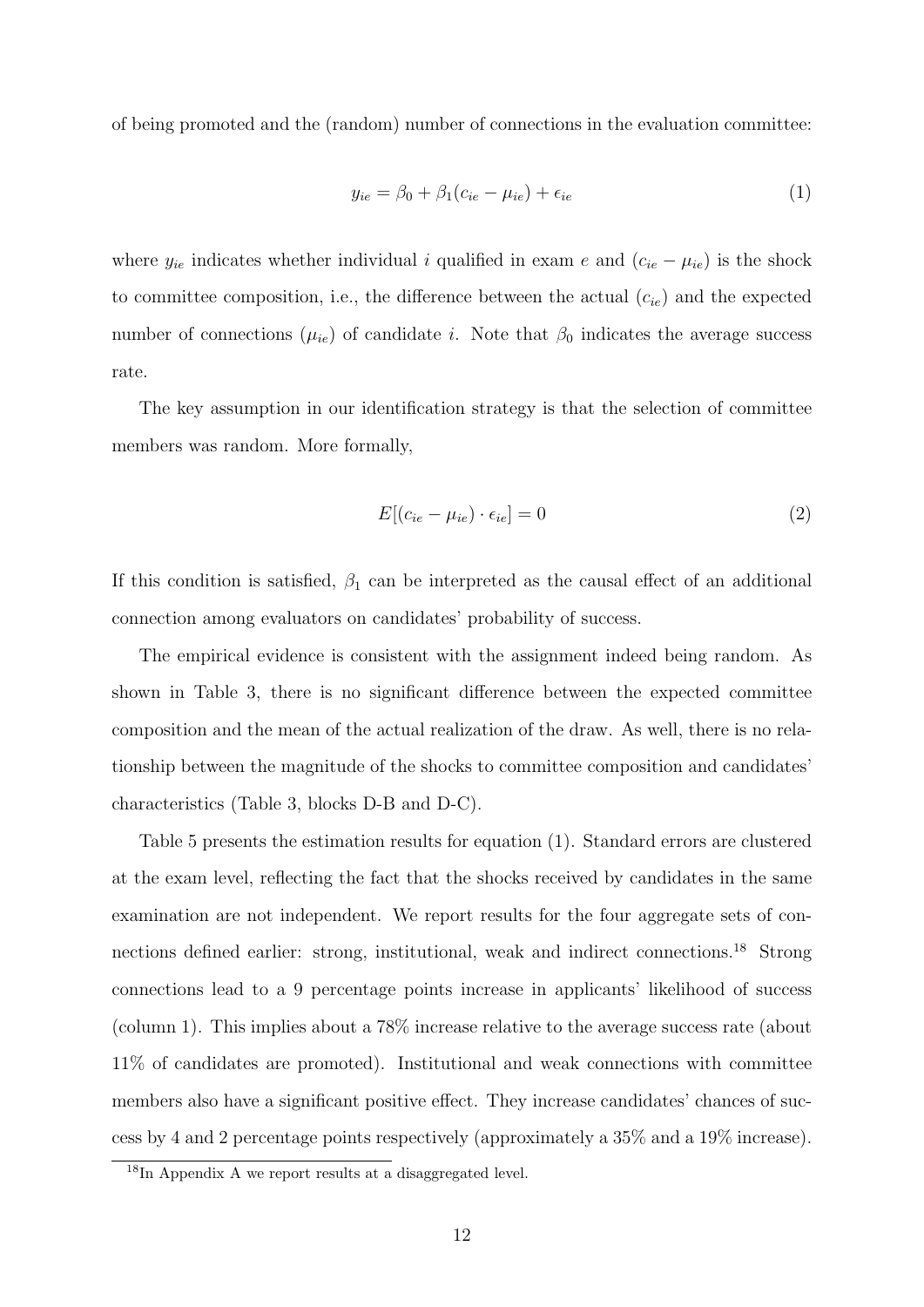The effect of indirect connections is not statistically different from zero.

Weak ties are relatively more important in exams to AP positions. The importance of other connections is stable over the academic career (columns 2 and 3). Next, as a robustness check, in column 4 we control for exam fixed effects. As expected, results are unchanged. We also use an alternative identification strategy to estimate the effect of committee composition. Specifically, given that many individuals applied several times for promotion, we use a fixed-effects strategy. In other words, we compare the evaluations given to the same individual by different promotion committees. Note that this strategy is less efficient, since it does not exploit all possible variation in the data. Its internal validity is also more limited, as it considers only those individuals who participated in examinations more than once. Nevertheless, the estimates are statistically similar to the baseline estimation (column 5 vs. column 1). As an additional robustness check, we replicate the analysis for the subsample of candidates who obtained their PhD in Spain. The estimated coefficients are similar to the ones obtained for the whole sample (column 6 vs. column 1).

## 4.2 The role of candidates' quality

The results above suggest that connections have a strong effect on promotion decisions. In order to get a better understanding of the magnitude of these effects, we examine the relevance of a number of observable individual characteristics that proxy for candidates' quality. In particular, we estimate the effect of candidates' publications, the average number of citations per publication, the number of PhD students advised, and the number of participations in PhD thesis committees. We also control for age since, conditional on research output, younger candidates might have a larger potential. These variables are all normalized at the exam level.

The effect of observable research quality is commensurate with the effect of connections. Candidates who, conditional on age, score one standard deviation more than average in each one of these four observable dimensions of research quality have approximately 7 percentage points higher chances of success (Table 5, column 7). We also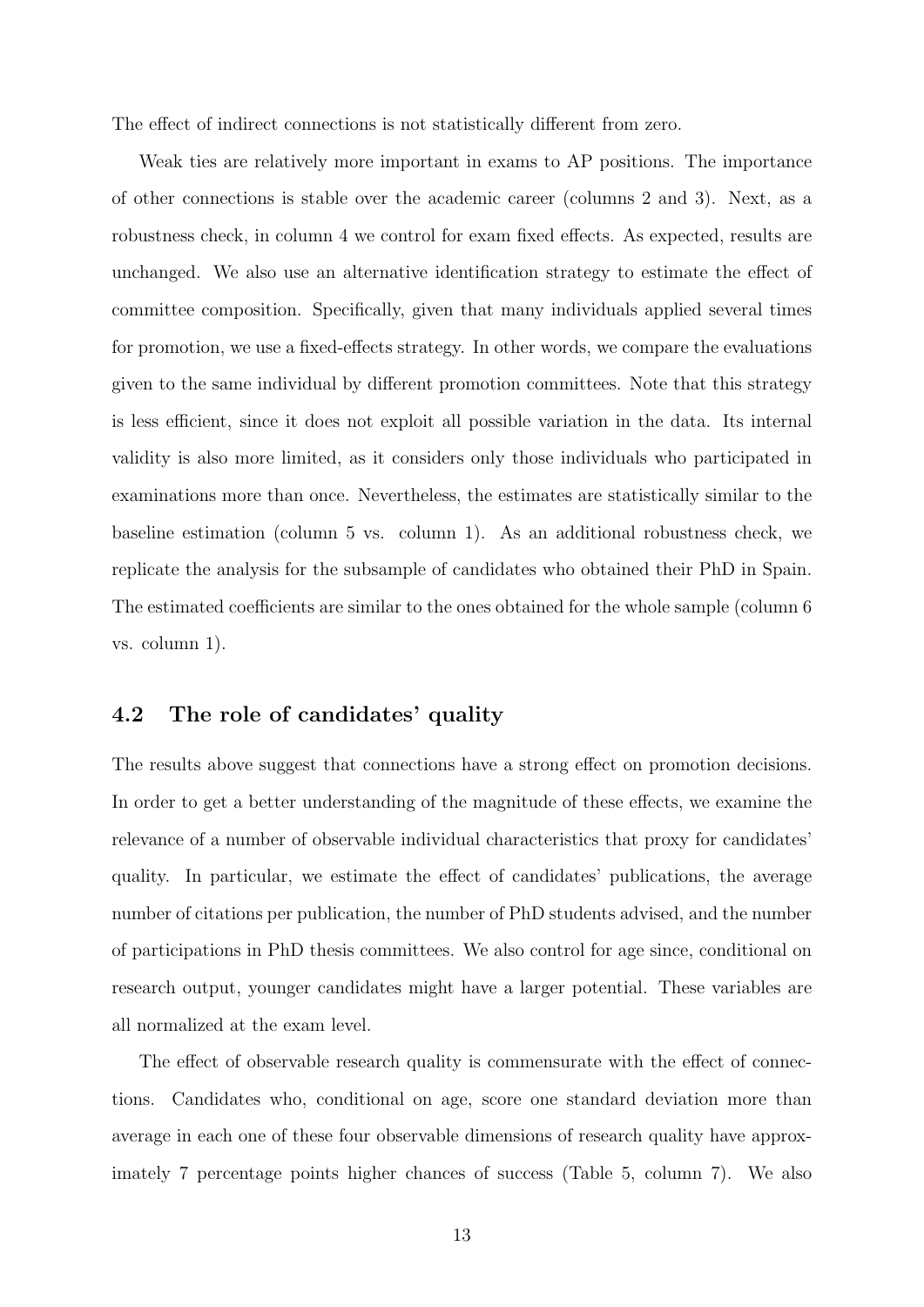observe that, conditional on their research output, older candidates have lower chances of promotion.

Our analysis may be subject to a measurement error induced by homonymity. This might create an attenuation bias in our estimates for variables based on publications data. Given that homonymity is expected to be less of a problem for individuals with less common surnames, we also perform the analysis on the subsample of individuals with surnames that are less frequent than the median surname (column 8). The estimates of some coefficients are slightly larger. In this subsample, an increase of one standard deviation in all research indicators is associated with 10 percentage points higher chances of success. The presence of an advisor or a co-author in the committee has also a slightly larger impact. It increases candidates' chances of being promoted by 12 percentage points. The effect of colleagues and weak connections remains the same.

## 4.3 Heterogeneity analysis

Next we analyze whether the effect of connections varies depending on the characteristics of disciplines, universities, candidates and evaluators.

## 4.3.1 Disciplines

The Spanish academic profession is formally divided into nearly two hundred disciplines. We divide disciplines into seven broad groups: Physics and Mathematics, Engineering, Chemistry and Biology, Medicine, Social Sciences, Humanities, and Law. The upper panel of Table 6 shows some descriptive information by disciplinary group. Candidates' propensity to publish in journals indexed by ISI Web of Science varies across groups. In Law, candidates have almost no publications, suggesting that, at least in Spanish academia, ISI journals are not a common outlet for research in this disciplinary group. Candidates in the Social Sciences and Humanities have published less than one article (adjusted by the number of co-authors), whereas candidates in the rest of disciplines have published about five to nine articles.

The lower panel provides information on the impact of candidates' observable research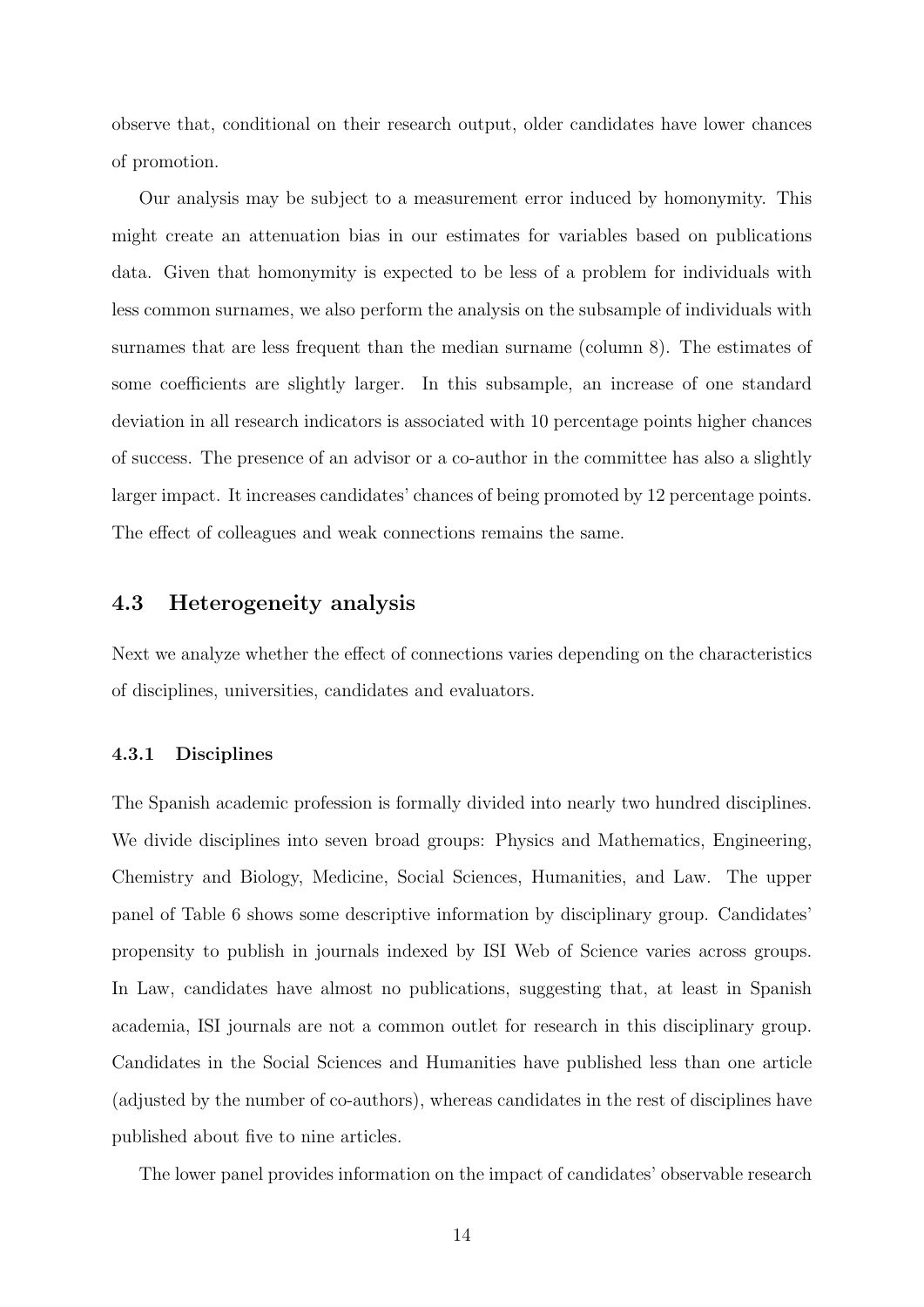quality and connections on their probability of being promoted. Indicators of research quality and connections tend to have a similar effect on candidates' chances of being promoted across all groups of disciplines. The only exception to this pattern is observed in Law, where ISI publications and participation in dissertations do not seem to matter for promotion and the impact of having direct connections in the committee is twice as large as in the average discipline.

The size of the discipline may affect the prevalence of connections and also its impact. We divide observations in two groups according to the median number of tenured professors working in the discipline. Candidates in smaller disciplines have significantly more ties (upper panel of Table 7, columns 1-3). The expected number of strong connections in the committee is  $56\%$  larger (0.14 vs. 0.09), the number of colleagues is  $40\%$  larger  $(0.42 \text{ vs. } 0.30)$  and the number of weak ties is twice as large  $(0.33 \text{ vs. } 0.15)$ . We also observe that strong connections are significantly more helpful in small disciplines, whereas the effect of colleagues and weak ties is statistically similar across disciplines of different size. Summing up, in small disciplines connections tend to be more abundant and more effective.

#### 4.3.2 Departments

We explore whether the relevance of connections depends on the size of departments. The upper panel of Table 7, columns 4-6, provides information disaggregated for candidates whose expected number of colleagues in the committee was respectively below and above the median. Not surprisingly, candidates from larger departments tend to have more colleagues in the committee. They expect to have 0.65 colleagues in the evaluation committee, while the figure is eight times lower for candidates from smaller departments. Candidates from larger departments also tend to have a higher number of strong, weak and indirect ties. On the other hand, candidates from small departments benefit relatively more from the presence of colleagues in the committee. Their probability of success increases by 7 percentage points, twice as much as the effect for large departments. Nonetheless, in total candidates from large departments gain more from institutional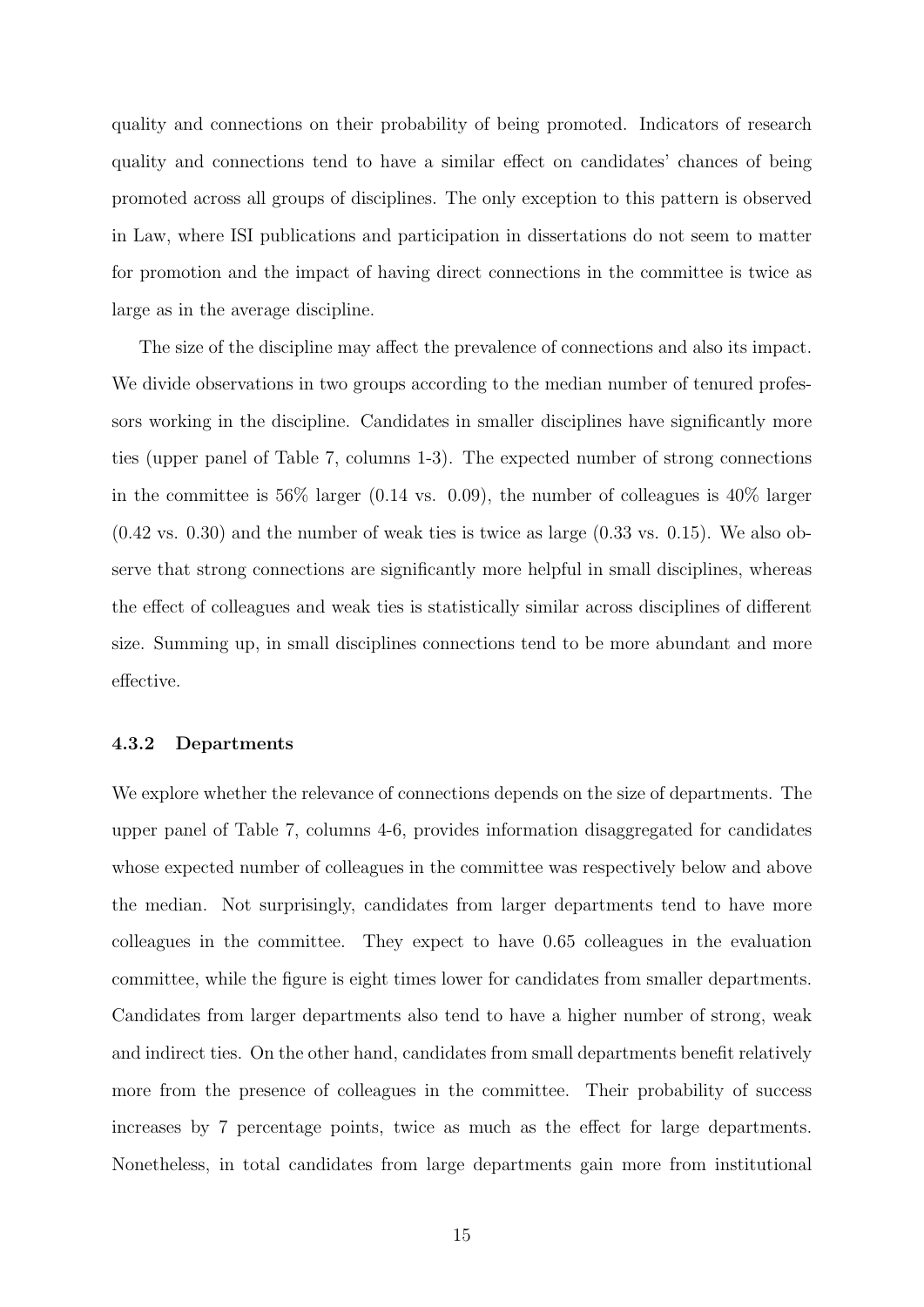connections, as their relative disadvantage in terms of the magnitude of the impact is more than compensated by their advantage in the expected number of colleagues in committees.

#### 4.3.3 Candidates' characteristics

Evaluators might feel more willing and more legitimized to support connected candidates if their quality is relatively high. We proxy candidates' quality using a factor score, which is computed as a linear combination of publications, citations per publication, PhD theses advised, PhD committees and age, weighted by the estimated importance of each factor for promotion (Table 6). This factor score is normalized to have zero mean and unit standard deviation for all candidates in each exam. Using this measure, we investigate whether candidates' quality affects the behavior of connected evaluators. We observe that better candidates have relatively more connections. Moreover, they benefit significantly more from the presence of connections in the committee than candidates with a weaker research record, particularly in the case of weak connections (middle panel of Table 7).

We also examine the role of candidates' gender. The lack of appropriate academic networks has been identified as one of the potential causes of women's failure to advance in their academic career (Blau et al. 2010). The evidence is consistent with this view. As shown in the middle panel of Table 7, columns 4-6, female candidates have fewer connections. Moreover, they benefit significantly less from the presence of strong connections in the evaluation committee.

#### 4.3.4 Evaluators' characteristics

Evaluators of higher research quality might be more committed to meritocratic evaluation. They might also be better able to impose their own evaluation criteria, being meritocratic or less so. In the latter case, better researchers might be relatively more effective in getting their connections promoted. We split connections in two groups according to the research quality of connected evaluators: below and above the average research quality. We then analyze whether committee members have different influence on the success of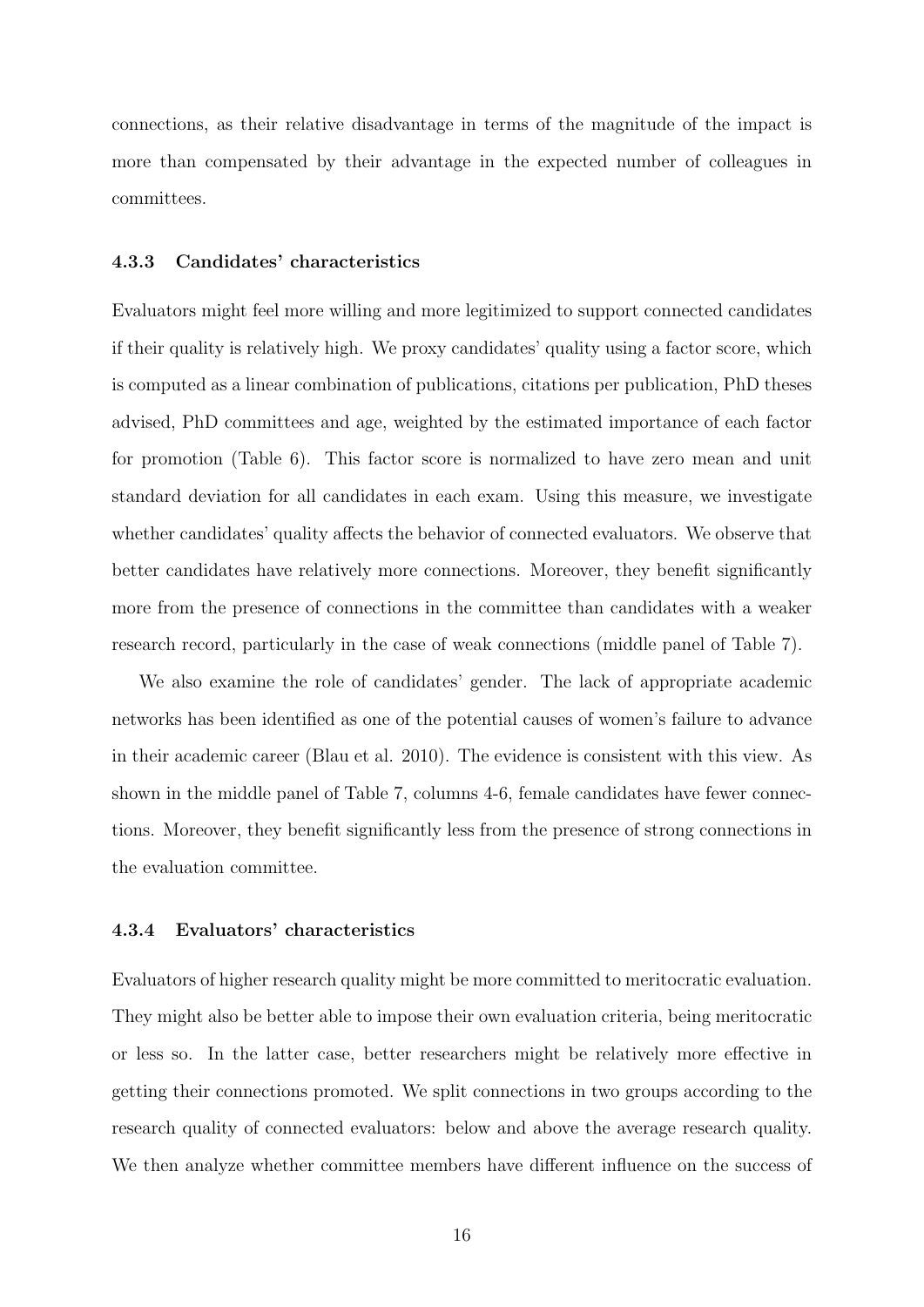their connections, depending on their quality. The lower panel of Table 7, columns 1-3, reports the results of this analysis. All evaluators tend to overrate their connections in a similar way, independently of their research quality. We also we examine the effect of evaluators' gender. Male evaluators are significantly more effective at helping their former PhD students and their co-authors. The effect of weak links and colleagues is similar for both genders.

### 4.4 Why do evaluators overrate connected candidates?

There are several possible explanations for the positive effect of connections on promotion decisions. The evidence is consistent with the existence of favoritism, where personal relationships between candidates and evaluators lead to subjective evaluations. However, this is not the only possible explanation. Professors may differ in their criteria about which dimensions are more valuable. If professors are segregated across universities or professional networks according to their tastes, this might explain why evaluators prefer candidates they are acquainted with. Information asymmetries might also mediate the effect of network connections. In a tournament where only a few candidates can be promoted, evaluators will optimally tend to select candidates whose quality they can observe more accurately (Cornell and Welch 1996). Evaluators may be better informed about the quality of acquainted candidates in dimensions that are not easily observable for other evaluators. Evaluators acquainted with candidates may be better informed about candidates' research pipeline, or about their contribution in co-authored papers. This might be particularly relevant for junior authors applying for AP positions. Information asymmetries may also be relevant in other dimensions. For instance, in exams to AP positions candidates had to be explicitly evaluated on their teaching quality. Evaluators from the same institution may have better information on this dimension.

While we cannot observe candidates' teaching quality, we can observe their research production and their participation in PhD committees, not only before, but also after the public examination. We examine whether evaluators select acquainted candidates with a stronger potential in these dimensions, maybe compensating their apparent lower observ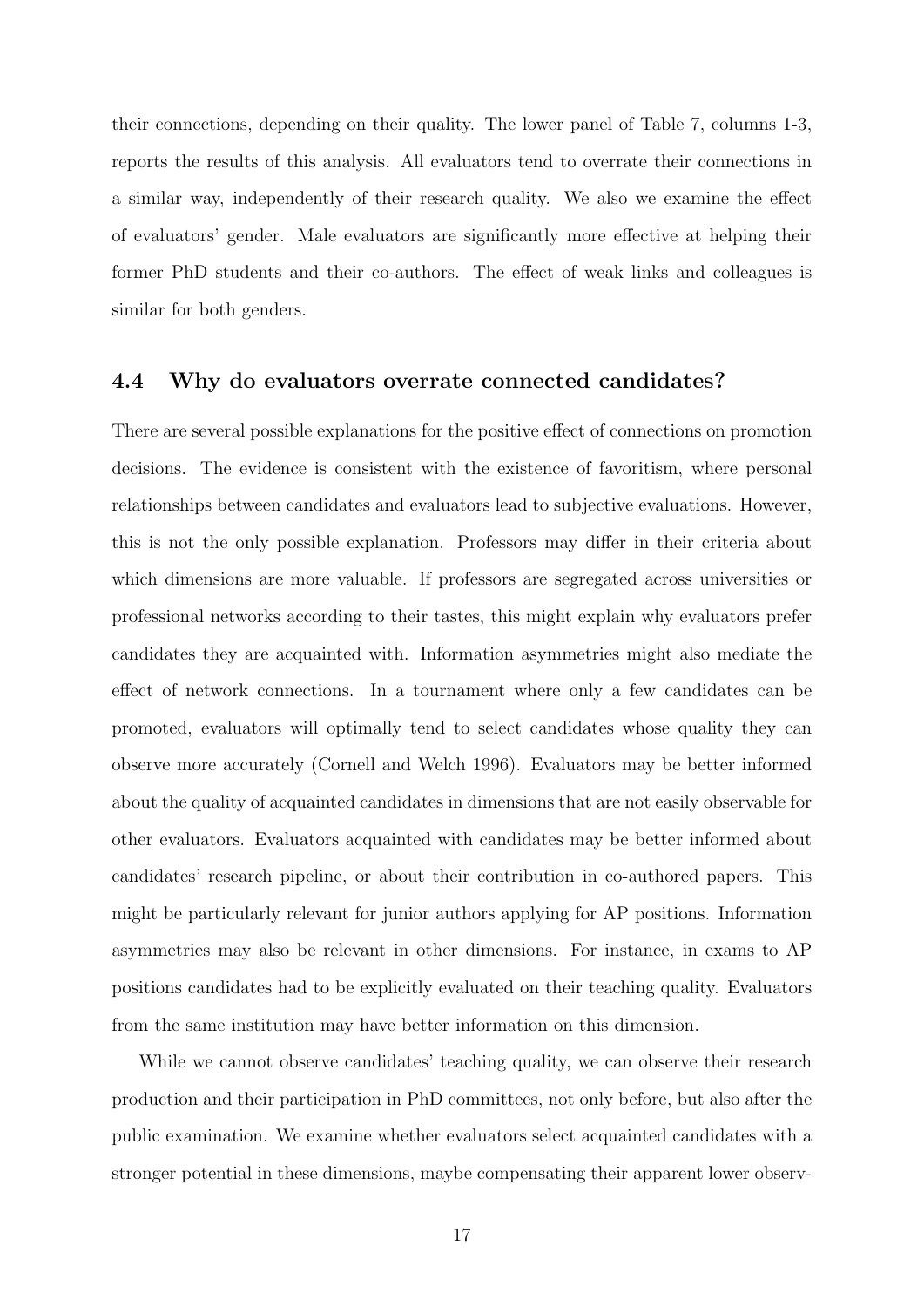able quality at the moment of the examination. Specifically, we estimate the following model:

$$
q_{ie}^t = \beta_0 + \beta_1 (c_{ie} - \mu_{ie}) + \epsilon_{ie} \qquad \text{t=pre-exam, post-exam} \tag{3}
$$

where  $q_{ie}^t$  stands for *promoted* candidates' observable quality in period t. Pre-exam quality includes information on dissertations and publications obtained before the evaluation took place. Post-exam quality corresponds to the five-year period following the evaluation. Again, quality is measured using a factor score that weighs publications, citations, participation in theses committees, and age based on the estimated contribution of each factor to promotion decisions (as reported in Table 6).

This analysis is reported in Table 8. Results differ depending on the nature of the connection. The evidence suggests that information asymmetries regarding candidates' research quality cannot justify the premium enjoyed by candidates who were evaluated by a strong professional connection or a colleague. These candidates tend to be significantly less productive, both before and after the evaluation, relative to other promoted candidates (columns 1 and 4).

However, in the case of weak ties the informational component seems to dominate any potential evaluation bias. Candidates who were promoted by a weak tie turn out to be more productive in the five-year period following the examination than other promoted candidates, although this effect is only marginally significant at standard levels. Given that information asymmetries about candidates' research potential are more likely to be present at earlier stages of the career, we analyze separately promotions to AP and FP positions. As expected, the informational contribution of weak ties is particularly large in AP exams. An additional weak tie is associated to future research quality being 0.25 standard deviations higher, an effect that is very significant both in statistical and economic terms (column 6).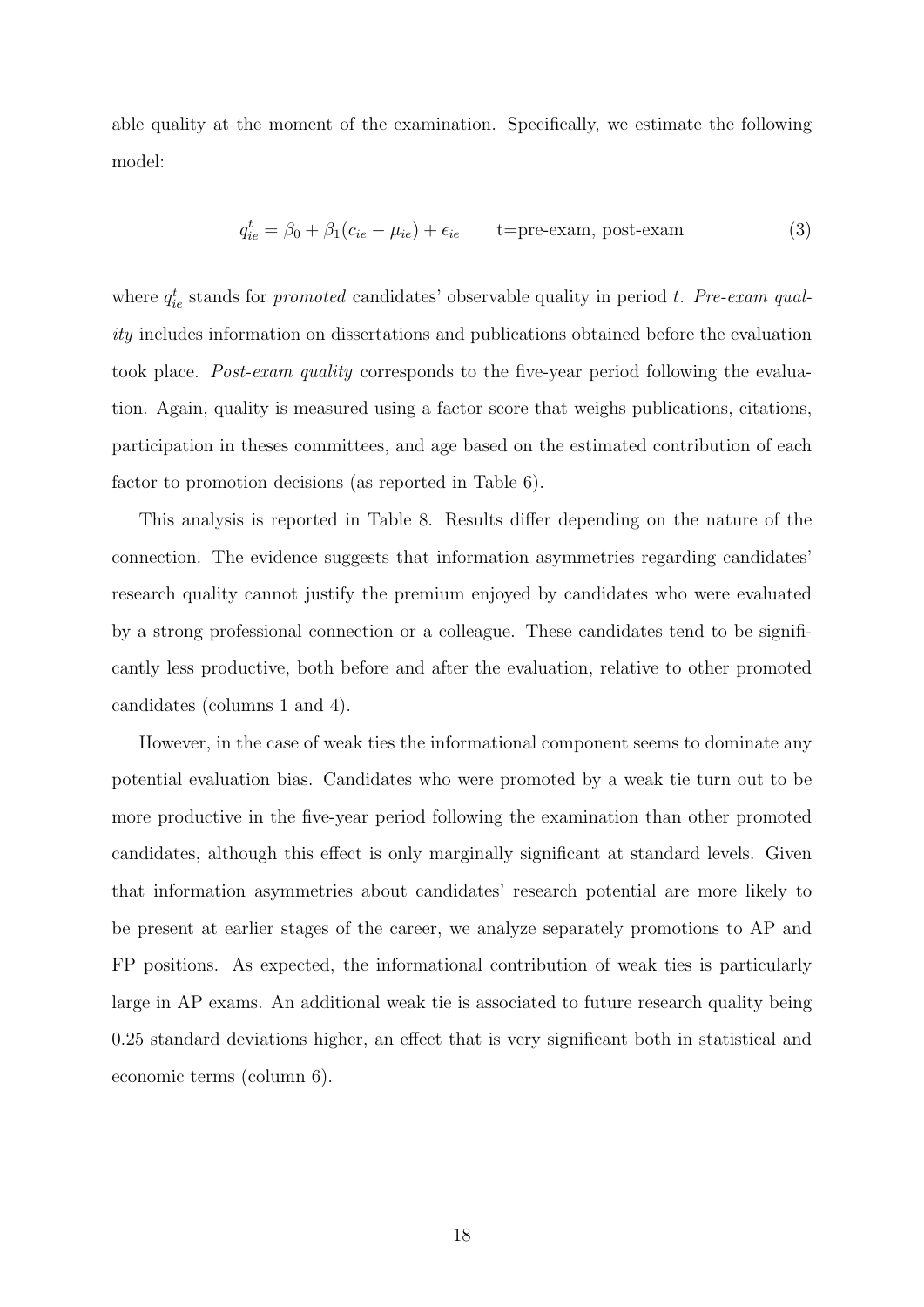# 5 Conclusions

The selection of committee members is subject to a well-known dilemma. Evaluators who are acquainted with candidates may have superior information about their quality. Unfortunately, their criteria might also be biased. Which of the two effects dominates may vary depending on the nature of their relationship, on the extent of information asymmetries and on the institutional framework.

In this paper we analyze the role of connections in the context of academic promotions in Spain. We focus on the period between 2002 and 2006, when a system of centralized competitions was in place. We find that connections improve significantly candidates' chances of being promoted to associate professor and full professor positions in all scientific disciplines. The impact of connections is comparable to observable research quality. For instance, the presence in the committee of a thesis advisor or a co-author is equivalent to a one standard deviation increase in candidate's number of publications, citations received, PhD students advised and participations in doctoral committees. We test for the robustness of our results along several dimensions, including candidates' gender and quality. Men tend to be more connected and they also profit more from strong connections.<sup>19</sup> Candidates with a relatively modest research profile benefit less from connections, particularly from weak ones.

The source of the premium associated to connections varies depending on the nature of the link. Among weak connections, the informational content of links dominates potential evaluation biases. Candidates who were promoted by a weak link, such as an evaluator who had participated in their thesis committee, turn out to be relatively more productive in the five-year period following the evaluation. On the contrary, candidates promoted by a strong professional or institutional connection are relatively less productive both before and after the evaluation, at least in terms of their observable research productivity. Potentially there might be information asymmetries in some other relevant dimension that is unobservable both to unconnected evaluators and to econometricians. However, the

<sup>&</sup>lt;sup>19</sup>The lack of effective networks may be contributing to the lack of women in the upper levels of academia. In a companion paper we study in detail how committees' composition affect female professors' academic careers (Zinovyeva and Bagues 2011).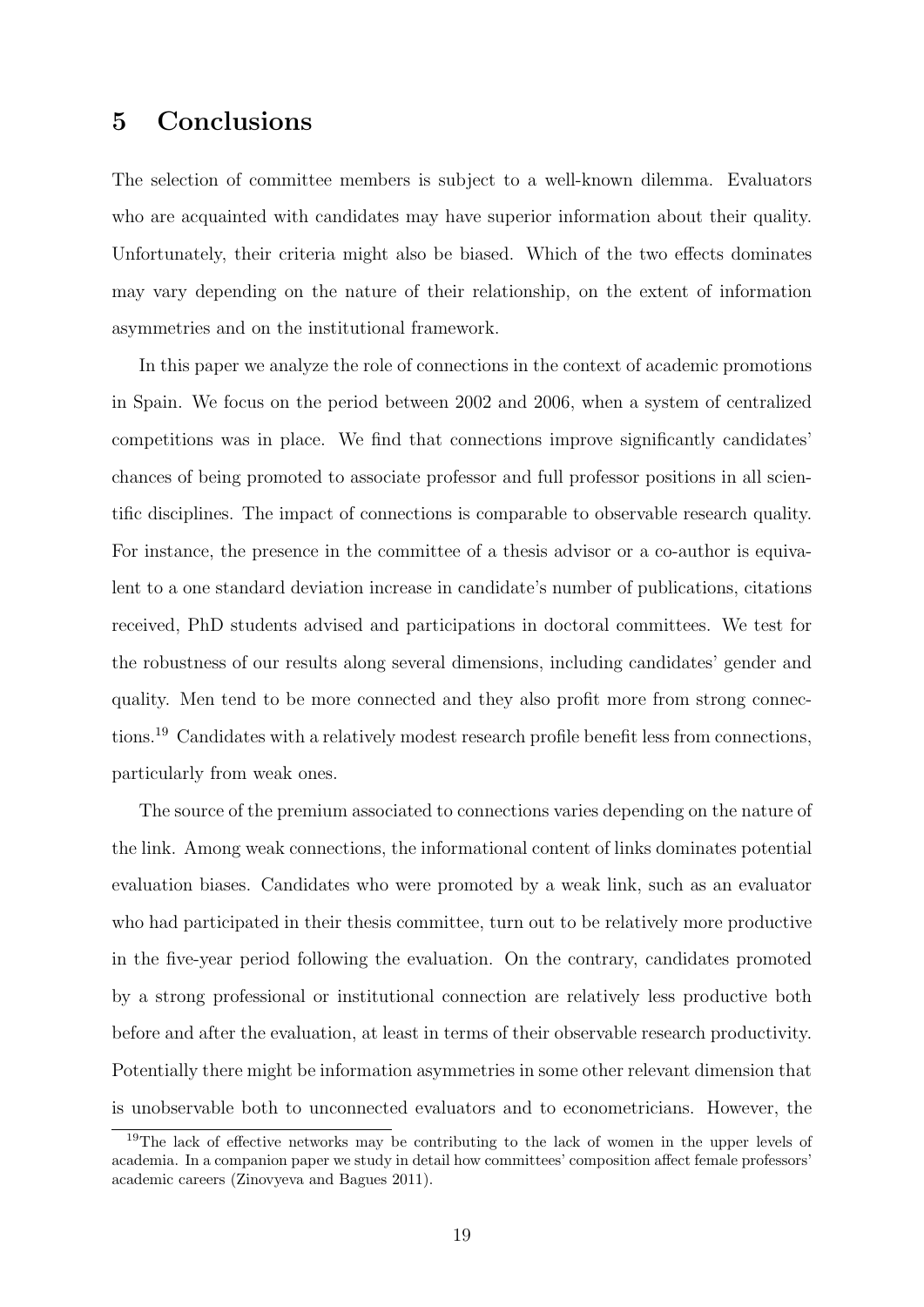importance of this dimension and the scale of information asymmetries would have to be (perhaps unrealistically) large in order to fully explain the observed premium associated to strong and institutional connections. Alternatively, these candidates may be enjoying a preferential treatment.

In sum, the evidence suggests that there might be an optimal distance between evaluators and candidates. Weakly connected evaluators seem to be better informed about candidates' quality than evaluators who had no previous contact with candidates. Moreover, they appear to be less biased than strongly connected evaluators. Our results also indicate that this optimal distance may vary depending on the institutional framework. For instance, while Laband and Piette (1994) and Brogaard et al. (2012) find that editors use personal associations with colleagues in their departments in order to improve selection decisions, in Spain the presence of colleagues in promotion committees tends to decrease the research quality of promoted candidates.

The evidence presented in this paper might help to improve the design of promotion processes in Spain and, perhaps, in countries with a similar university system. According to our findings, the introduction of centralized competitions with random assignment of evaluators to committees per se does not eliminate the problem of favoritism. If anything, it introduces an element of randomness relative to who benefits from connections and who gets ultimately promoted. It also favors candidates from universities with relatively many senior researchers and candidates with larger networks. This might be detrimental for the growth prospects of young departments. A natural implication of our results is that the declaration of the conflict of interest in academic committees should be enforced, taking into account that the presence of strong connections and colleagues reduces the quality of the selection. This might not be feasible in small disciplines, where the presence of strong connections is particularly abundant. In this case policy makers may want to address the official boundaries of the discipline.

Our work might be also interpreted as additional evidence in favor of a radical change in the way higher education is organized in continental Europe. The analysis of Aghion et al. (2010) suggests that a combination of competition and autonomy would make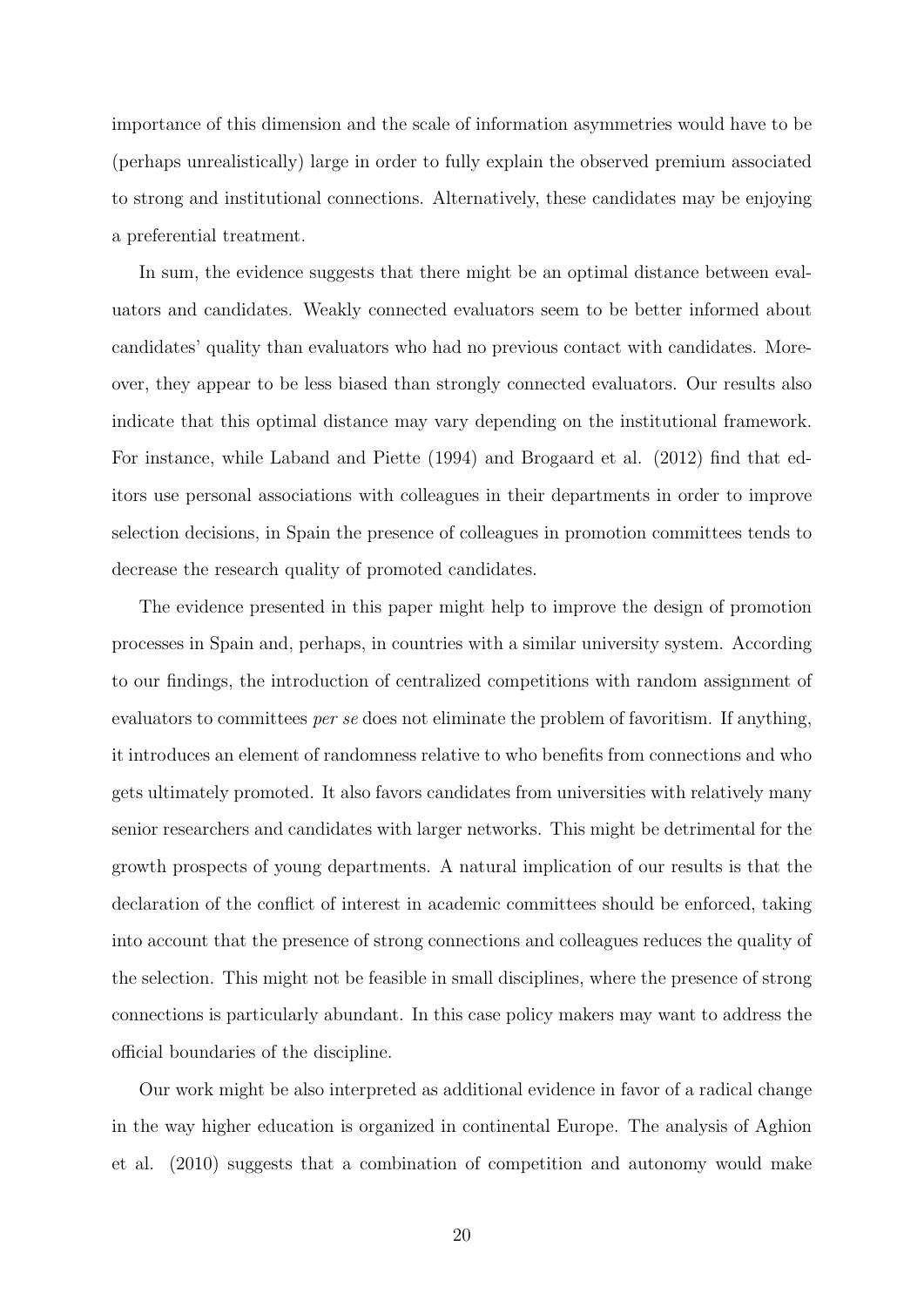European universities more productive. According to this view, Europe needs to move from a system of rules to one of incentives, whereby it is in the self-interest of universities to appoint and promote the most productive individuals (Perotti 2002). Our analysis does not provide an answer about which of these alternatives, more rules or incentives, would yield better outcomes. Nevertheless, it illustrates the limitations of a system of centralized competitions where evaluators (and universities) do not internalize the consequences of their decisions.

# References

- Aghion, Philippe, Mathias Dewatripont, Caroline Hoxby, Andreu Mas-Colell and André Sapir (2010), "The governance and performance of universities: evidence from Europe and the US," Economic Policy, Vol 25(61), pp. 7-59.
- Blau, Francine D., Janet M. Curie, Rachel T.A. Croson and Donna K. Ginther (2010), "Can Mentoring Help Female Assistant Professors? Interim Results from a Randomized Trial," American Economic Review, Vol. 100(2), pp. 348-352.
- Brogaard, Jonathan, Joseph Engelberg and Christopher A. Parsons (2012), "Network Position and Productivity: Evidence from Journal Editor Rotations," mimeo.
- Combes, Pierre-Philippe, Laurent Linnemer and Michael Visser (2008), "Publish or peer-rich? The role of skills and networks in hiring economics professors," Labour Economics, Vol. 15, pp. 423-441.
- Cornell, Bradford and Ivo Welch (1996), "Culture, Information, and Screening Discrimination," Journal of Political Economy, Vol. 104(3), pp. 542-571.
- Cruz-Castro, Laura, Luis Sanz-Menéndez and Jaime Aja Valle (2006), "Las trayectorias profesionales y académicas de los profesores de universidad y los investigadores del CSIC," Unidad de políticas comparadas (CSIC) Working Paper #06-08.
- De Paola, Maria and Vincenzo Scoppa (2011), "Gender Discrimination and Eval-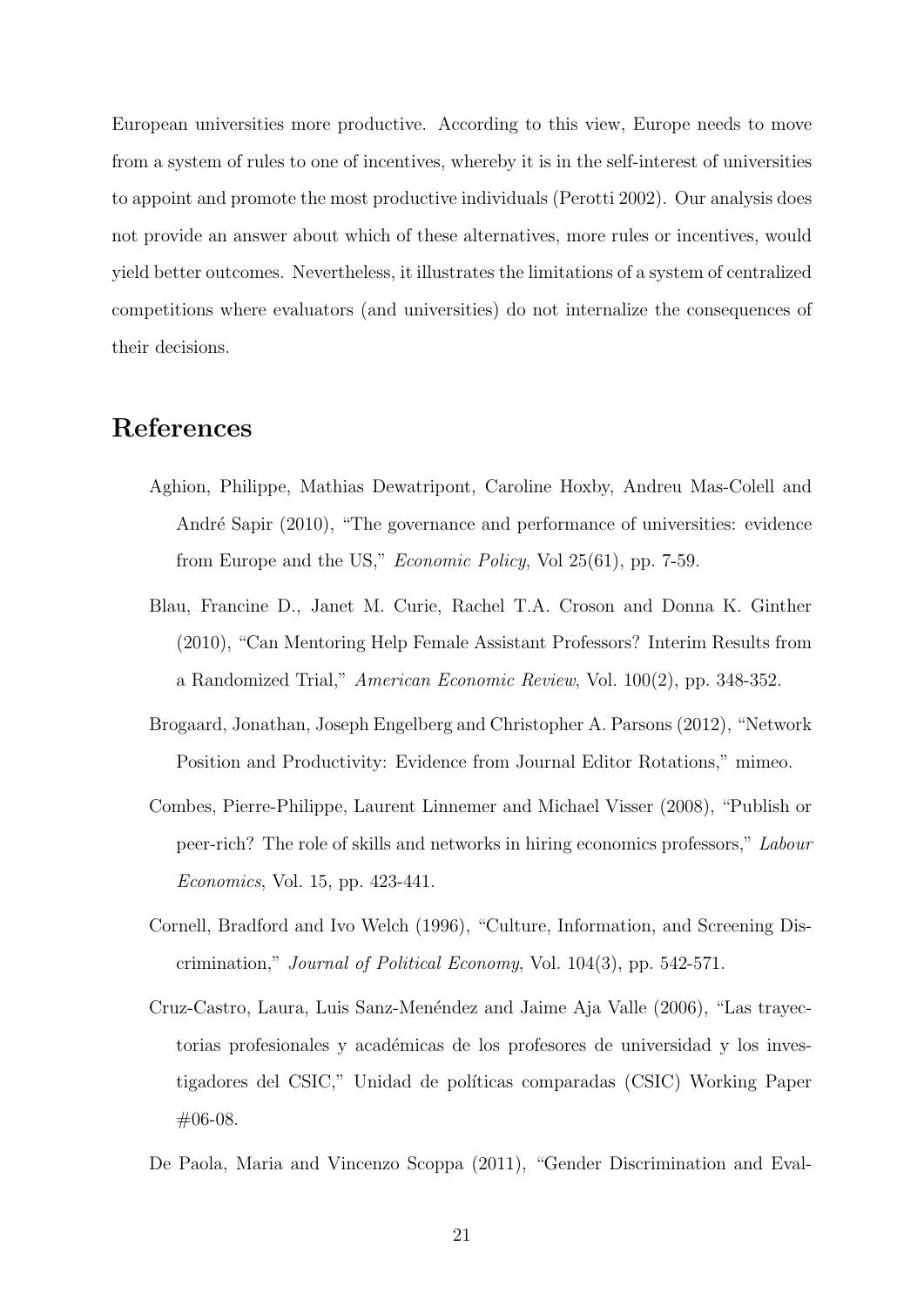uators' Gender: Evidence from the Italian Academy", Universit`a di Calabria, Working Paper #06 - 2011.

- Durante, Ruben, Giovanna Labartino and Roberto Perotti (2011), "Academic Dynasties: Decentralization and Familism in the Italian Academia", NBER Working Paper #17572.
- Fuentes, Eulàlia and Llorenç Arguimbau (2010), "Las tesis doctorales en España  $(1997-2008)$ : análisis, estadísticas y repositorios cooperativos", Revista Española de Documentación Científica, Vol. 33(1), pp. 63-89.
- Laband, David N. and Michael J. Piette (1994), "Favoritism versus Search for Good Papers: Empirical Evidence Regarding the Behavior of Journal Editors", Journal of Political Economy, Vol. 102(1), pp. 194-203.
- Li, Danielle (2011), "Information, Bias, and Efficiency in Expert Evaluation: Evidence from the NIH", mimeo, MIT.
- Granovetter, Mark S. (1973), "The Strength of Weak Ties", American Journal of Sociology, Vol. 78 (6), pp. 1360-1380.
- Oettl, Alexander (2012), "Reconceptualizing Stars: Scientist Helpfulness and Peer Performance," Management Science, Vol. 58(6), pp. 1122-1140.
- Perotti, Roberto (2002), "The Italian University System: Rules vs. Incentives", paper presented at the First Conference on Monitoring Italy, ISAE, Rome.
- Sierra, Juan Carlos, Gualberto Buela-Casal, Mara Paz Bermudez Sánchez, and Pablo Santos-Iglesias (2009), "Opinión de Profesores Titulares y Catedráticos de Universidad acerca de criterios y estándares para la acreditación del profesorado universitario," Revista Española de Documentación Científica, Vol. 32 (3), pp. 89-100.
- Stephan, Paula E. (1996), "The Economics of Science", Journal of Economic Literature, Vol. 34(3), pp. 1199-1235.

Zinovyeva, Natalia and Manuel Bagues (2011), "Does Gender Matter for Academic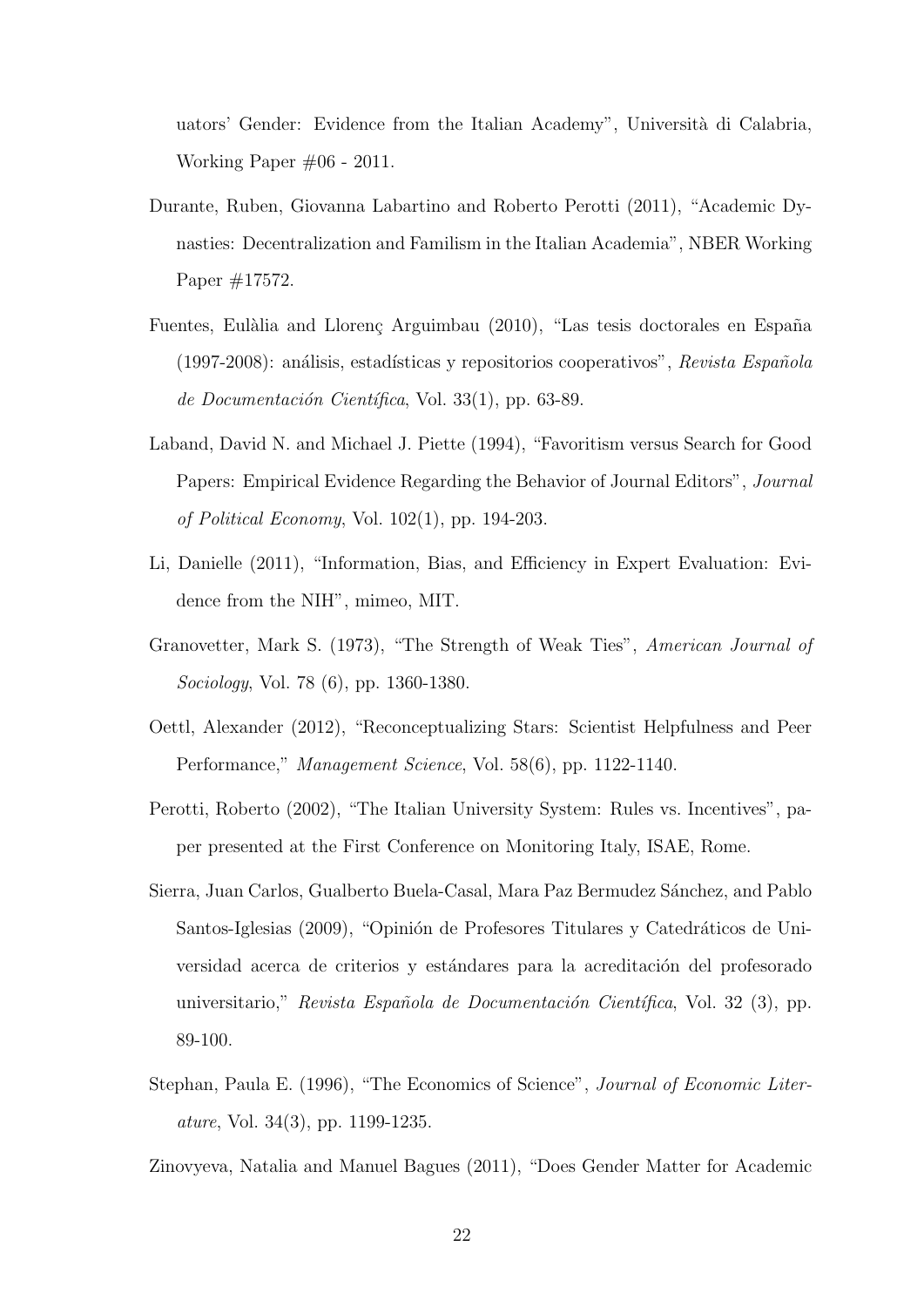Promotion: Evidence from a Randomized Experiment", IZA Discussion Paper #5537.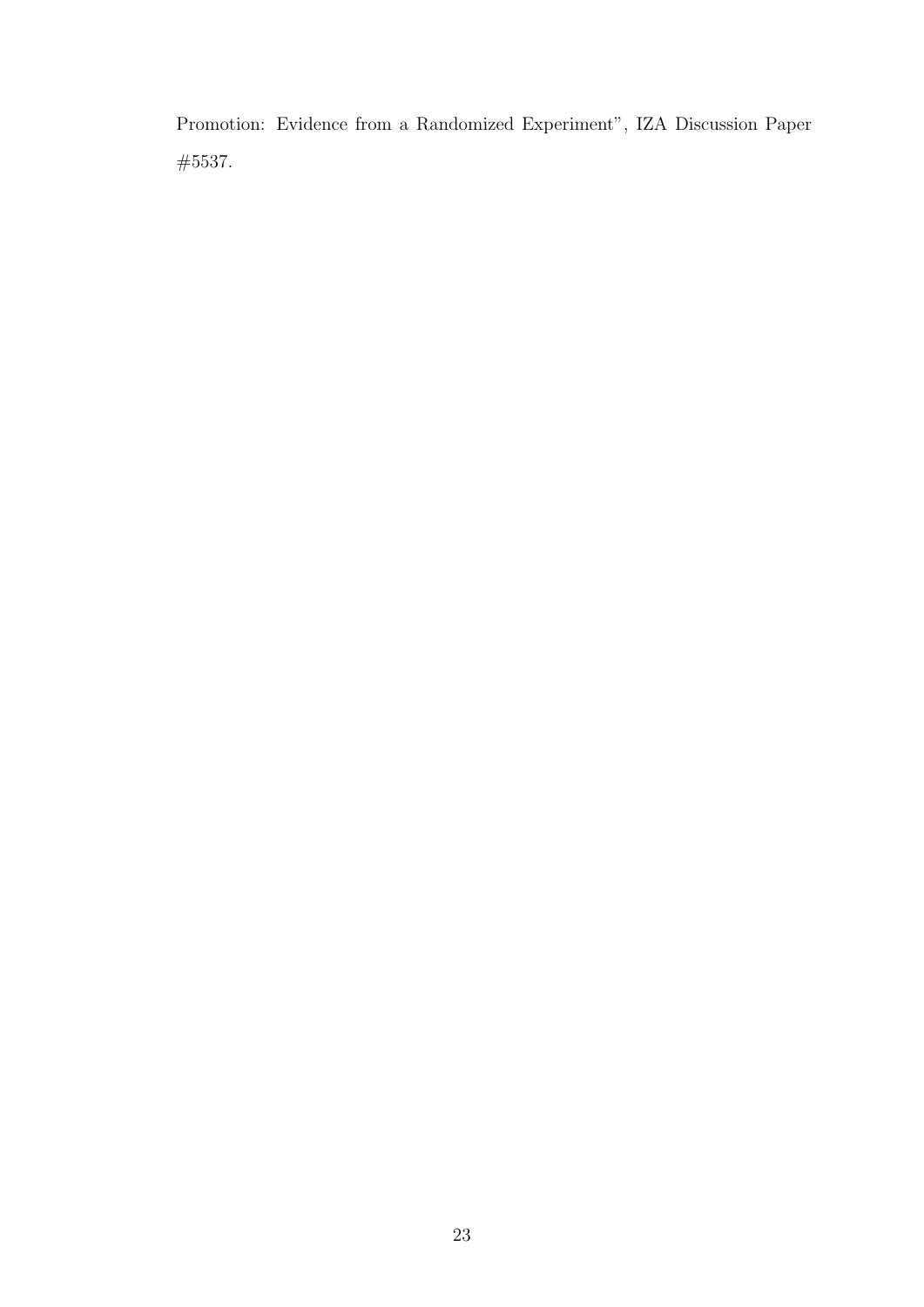|                                |       | 2                         | 3 | 4   |
|--------------------------------|-------|---------------------------|---|-----|
|                                |       | Mean Std. Dev. Min. Max.  |   |     |
|                                |       | Full professor exams      |   |     |
| Positions per exam             | 2.92  | 1.78                      | 1 | 12  |
| Candidates per exam            | 27.12 | 17.99                     | 3 | 132 |
| Proportion of positions filled | 0.98  | 0.09                      |   | 1   |
| Number of exams                | 502   |                           |   |     |
|                                |       | Associate professor exams |   |     |
| Positions per exam             | 4.74  | 4.71                      |   | 25  |
| Candidates per exam            | 39.01 | 34.80                     | 3 | 270 |
| Proportion of positions filled | 0.96  | 0.15                      |   | 1   |
| Number of exams                | 465   |                           |   |     |
|                                |       |                           |   |     |

Table 1: Descriptive statistics – Examinations

Table 2: Descriptive statistics – Eligible evaluators and candidates

|                                      | 1                 | $\overline{2}$         | 3                 | $\overline{4}$         |
|--------------------------------------|-------------------|------------------------|-------------------|------------------------|
|                                      |                   | Eligible evaluators    |                   | Candidates             |
|                                      | Full<br>professor | Associate<br>professor | Full<br>professor | Associate<br>professor |
| Age                                  | 52.91             | 44.98                  | 46.39             | 37.45                  |
|                                      | (6.41)            | (7.82)                 | (6.50)            | (6.55)                 |
| Female                               | 0.14              | 0.35                   | 0.27              | 0.40                   |
|                                      | (0.35)            | (0.48)                 | (0.44)            | (0.49)                 |
| Publications, weighted by co-authors | 9.01              | 4.80                   | 5.46              | 3.03                   |
|                                      | (12.74)           | (7.40)                 | (7.65)            | (5.74)                 |
| Citations per publication            | 8.13              | 7.56                   | 7.67              | 6.51                   |
|                                      | (9.94)            | (11.62)                | (12.33)           | (13.38)                |
| PhD students advised                 | 5.19              | 1.25                   | 2.01              | 0.24                   |
|                                      | (5.33)            | (2.15)                 | (2.74)            | (0.90)                 |
| PhD committees                       | 25.18             | 5.08                   | 7.25              | 0.89                   |
|                                      | (24.48)           | (7.36)                 | (8.66)            | (2.56)                 |
| Number of observations               | 49199             | 61052                  | 13612             | 18138                  |
| Number of individuals                | 7963              | 21979                  | 6545              | 10039                  |

Notes: Mean values, standard deviations in parentheses.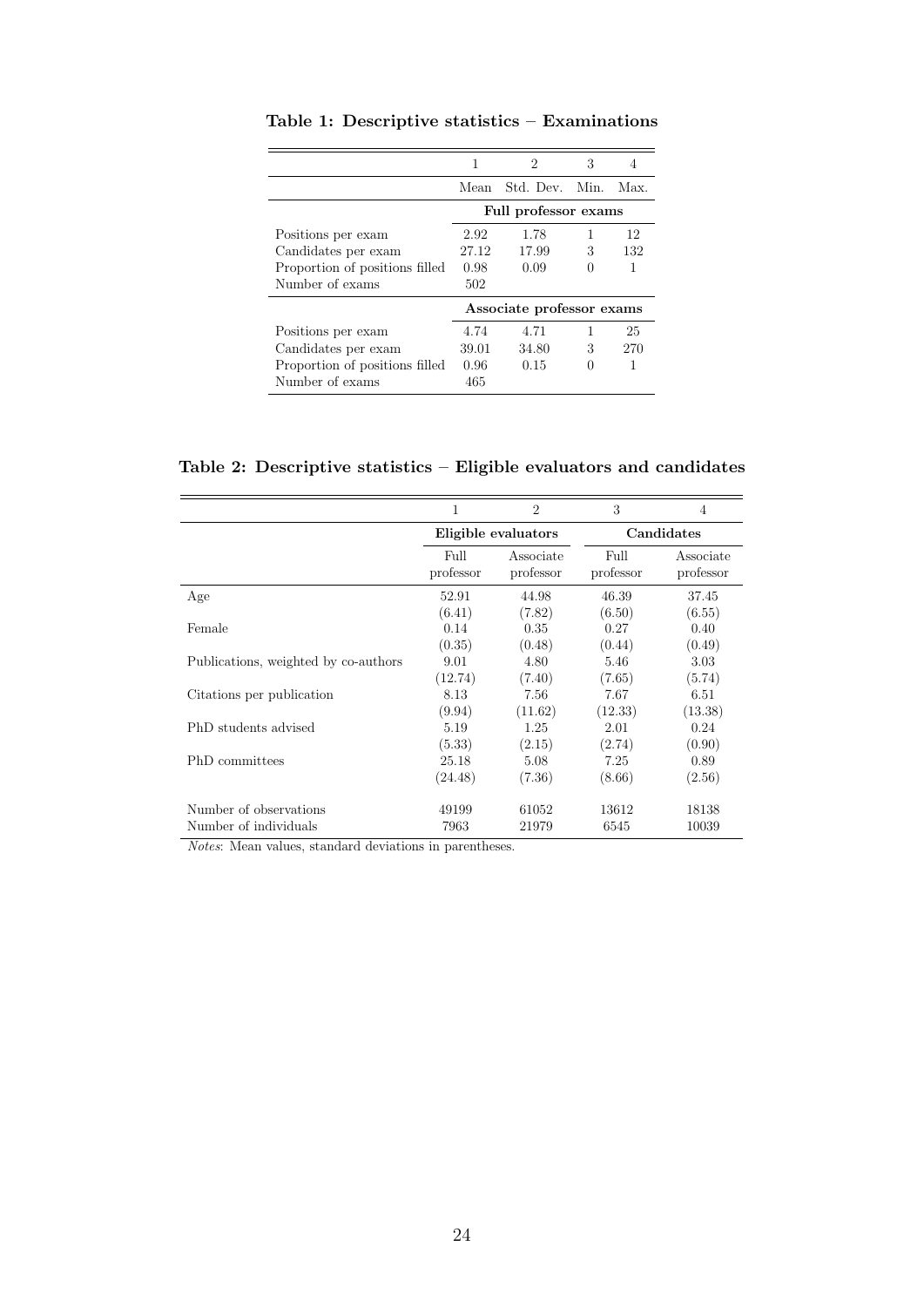|   |                                                                     |                                                                                                                                                                                                                                                                 |                                        |                                                | ⋖                                                                             |                                                               |                                           | $\mathbf{\underline{\square}}$                |                                             |                                                    |                                                     |                                          | Ò                                |                                    |                                    |                          | ≏                             |            |      |
|---|---------------------------------------------------------------------|-----------------------------------------------------------------------------------------------------------------------------------------------------------------------------------------------------------------------------------------------------------------|----------------------------------------|------------------------------------------------|-------------------------------------------------------------------------------|---------------------------------------------------------------|-------------------------------------------|-----------------------------------------------|---------------------------------------------|----------------------------------------------------|-----------------------------------------------------|------------------------------------------|----------------------------------|------------------------------------|------------------------------------|--------------------------|-------------------------------|------------|------|
|   |                                                                     |                                                                                                                                                                                                                                                                 |                                        | Mean S.D. [(1)                                 |                                                                               | $\odot$                                                       | ව                                         | $\widehat{\mathbf{t}}$                        | ල                                           | ම                                                  | E                                                   | $\circledast$                            | ම                                |                                    | $(10)$ $(11)$ $(12)$               |                          | $\left( \frac{13}{2} \right)$ | (14)       | (15) |
|   | $\frac{1}{2}$                                                       | Promoted                                                                                                                                                                                                                                                        | 0.11                                   | $0.32$   1                                     |                                                                               |                                                               |                                           |                                               |                                             |                                                    |                                                     |                                          |                                  |                                    |                                    |                          |                               |            |      |
|   | $\widetilde{\Xi}$                                                   | Citations per publication<br>PhD theses advised<br>PhD committees<br>Publications<br>Female<br>Age                                                                                                                                                              | 0.34<br>0.00                           | 0.98<br>  16.0<br>0.95<br>0.98<br>0.98<br>0.47 | $-0.04***$<br>$-0.02***$<br>$0.08***$<br>$0.06***$<br>$10.09***$<br>$0.07***$ | $-0.02***$<br>$0.29***$<br>$-0.07***$<br>$0.06***$<br>$-0.00$ | $-0.06***$<br>$-0.00$<br>0.00<br>0.00     | $-0.05***$<br>$0.13***$<br>$0.42***$          | $-0.06***$<br>$0.20***$                     | $-0.01**$                                          |                                                     |                                          |                                  |                                    |                                    |                          |                               |            |      |
| Ò | $\left(\begin{matrix}11\1\end{matrix}\right)$<br>ම<br>$\circledast$ | (expected) Coauthor/advisor<br>(expected) Same university<br>(expected) Indirect tie<br>(expected) Weak tie                                                                                                                                                     | 0.30<br>$-12$<br>0.37<br>0.24          | 0.56<br>0.41<br>0.41                           | $0.05***$<br>$0.21$   $0.07***$<br>$0.09***$<br>$0.03***$                     | $0.22***$<br>$0.03***$<br>$0.20***$<br>$-0.01**$              | $0.06***$<br>$0.06***$<br>$-0.01$<br>0.00 | $-0.02***$<br>$0.15***$<br>$-0.00$<br>$-0.00$ | $-0.01***$<br>$0.25***$<br>$-0.01*$<br>0.00 | $-0.05***$<br>$-0.02***$<br>$0.04***$<br>$0.05***$ | $-0.03***$<br>$-0.07$ ***1<br>$-0.05***$<br>$-0.01$ | $0.17***$<br>$0.51***$<br>$0.04**$       | $-0.03***$<br>$-0.06***$         | $-0.01$                            |                                    |                          |                               |            |      |
|   | $(13)$<br>(15)<br>$(12)$<br>(14)                                    | (shock) Coauthor/advisor<br>(shock) Same university<br>(shock) Indirect tie<br>(shock) Weak tie                                                                                                                                                                 | $-0.00$<br>$-0.01$<br>$_{0.00}$<br>00( | 0.42<br>0.44                                   | $0.51$ 0.06***<br>$0.29$   $0.08***$<br>$0.02***$<br>$-0.01$                  | $-0.00$<br>$-0.01$<br>$-0.01$<br>0.00                         | $-0.00$<br>$-0.01$<br>$-0.01$<br>0.00     | $-0.00$<br>0.01<br>0.00<br>0.01               | $-0.00$<br>0.00<br>0.00<br>0.00             | $-0.00$<br>$-0.01$<br>$\frac{8}{10}$<br>0.01       | 0.00<br>0.00<br>0.00<br>0.00                        | $-0.02$<br>$\frac{1}{2}$<br>0.00<br>0.00 | $-0.06$<br>0.00<br>0.00<br>$\Xi$ | $0.01*$<br>$0.01*$<br>0.00<br>0.01 | $-0.02$<br>$-0.01$<br>0.00<br>0.01 | $-0.03***$<br>$-0.06***$ | $-0.04***0.0$<br>$-0.06***$   | $-0.04***$ |      |
|   |                                                                     | Notes: The table includes information from candidates to full professor and associate professor positions. P-values are adjusted for clustering of standard errors for individuals in the same exam<br>* - p-value<0.10, ** - p-value<0.05, *** - p-value<0.01. |                                        |                                                |                                                                               |                                                               |                                           |                                               |                                             |                                                    |                                                     |                                          |                                  |                                    |                                    |                          |                               |            |      |

| 7<br>tab                             |  |
|--------------------------------------|--|
| lation<br>$_{\rm{rrelat}}$<br>י<br>ק |  |
|                                      |  |
| <b>Fabl</b>                          |  |

 $* -$  p-value<0.10,  $** -$  p-value<0.05,  $*** -$  p-value<0.01.

25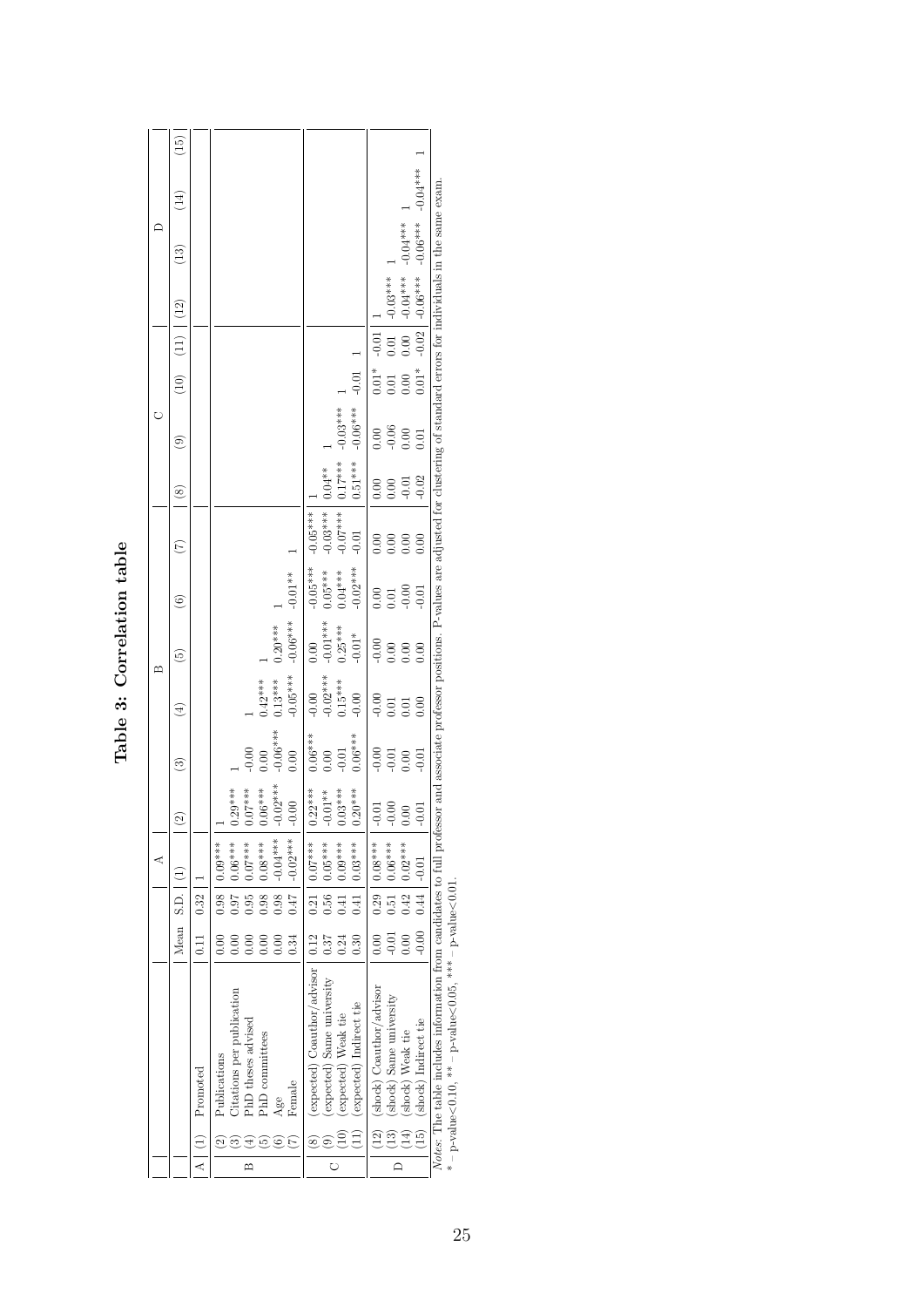|                          |                  | 2                         | 3                |                           |
|--------------------------|------------------|---------------------------|------------------|---------------------------|
|                          | FP exams         |                           | $AP$ exams       |                           |
|                          | Proportion.<br>% | <b>Success</b><br>rate, % | Proportion,<br>% | <b>Success</b><br>rate, % |
| No connection            | 33               | 6                         | 50               | 9                         |
| At least one connection: | 67               | 13                        | 50               | 15                        |
| - Co-author/PhD advisor  | 13               | 18                        | 8                | 23                        |
| - Same university        | 28               | 15                        | 25               | 16                        |
| - Weak tie               | 34               | 15                        | 7                | 19                        |
| - Indirect tie           | 21               |                           | 24               | 12                        |

Table 4: Success rate, by committee composition

Notes: Columns 1 and 3 indicate the percentage of candidates that has a certain type of connection in the evaluation committee. Columns 2 and 4 provide information about their success rate. FP exams and AP exams stand for exams to Full and Associate Professor positions respectively. Candidates' average success rate is 11% in FP exams and 12% in AP exams.

#### Table 5: The effect of connections on candidates' success

|                                    | $\mathbf{1}$          | $\overline{2}$        | 3                     | $\overline{4}$        | 5                     | 6                     | $\overline{7}$         | 8                            |
|------------------------------------|-----------------------|-----------------------|-----------------------|-----------------------|-----------------------|-----------------------|------------------------|------------------------------|
|                                    | All                   | FP exams              | $AP$ exams            | All                   | All                   | Graduated<br>in Spain | All                    | Less<br>frequent<br>surnames |
| Connections in committee (shock):  |                       |                       |                       |                       |                       |                       |                        |                              |
| - Co-author/PhD advisor            | $0.088***$<br>(0.008) | $0.082***$<br>(0.010) | $0.094***$<br>(0.012) | $0.092***$<br>(0.008) | $0.074***$<br>(0.012) | $0.087***$<br>(0.009) | $0.089***$<br>(0.008)  | $0.118***$<br>(0.012)        |
| - Same university                  | $0.040***$<br>(0.004) | $0.038***$<br>(0.006) | $0.041***$<br>(0.006) | $0.043***$<br>(0.004) | $0.025***$<br>(0.007) | $0.041***$<br>(0.004) | $0.040***$<br>(0.004)  | $0.040***$<br>(0.005)        |
| - Weak tie                         | $0.021***$<br>(0.005) | $0.017***$<br>(0.005) | $0.041***$<br>(0.011) | $0.025***$<br>(0.005) | $0.027***$<br>(0.008) | $0.019***$<br>(0.005) | $0.021***$<br>(0.005)  | $0.023***$<br>(0.007)        |
| - Indirect tie                     | $-0.001$<br>(0.004)   | 0.004<br>(0.006)      | $-0.003$<br>(0.005)   | 0.003<br>(0.005)      | $-0.003$<br>(0.007)   | $-0.002$<br>(0.005)   | $-0.001$<br>(0.004)    | 0.000<br>(0.006)             |
| Quality indicators (normalized):   |                       |                       |                       |                       |                       |                       |                        |                              |
| - Publications                     |                       |                       |                       |                       |                       |                       | $0.023***$<br>(0.002)  | $0.044***$<br>(0.004)        |
| - Citations per publication        |                       |                       |                       |                       |                       |                       | $0.012***$<br>(0.002)  | $0.016***$<br>(0.003)        |
| - PhD theses advised               |                       |                       |                       |                       |                       |                       | $0.016***$<br>(0.002)  | $0.017***$<br>(0.003)        |
| - PhD committees                   |                       |                       |                       |                       |                       |                       | $0.021***$<br>(0.002)  | $0.023***$<br>(0.003)        |
| - Age                              |                       |                       |                       |                       |                       |                       | $-0.019***$<br>(0.002) | $-0.019***$<br>(0.002)       |
| Constant                           | $0.113***$<br>(0.002) | $0.106***$<br>(0.003) | $0.118***$<br>(0.003) | $0.113***$<br>(0.000) | $0.113***$<br>(0.003) | $0.114***$<br>(0.002) | $0.113***$<br>(0.002)  | $0.128***$<br>(0.003)        |
| Exam dummies<br>Individual dummies |                       |                       |                       | Yes                   | Yes                   |                       |                        |                              |
| Adjusted R-squared                 | 0.011                 | 0.011                 | 0.011                 | 0.016                 | 0.200                 | 0.011                 | 0.030                  | 0.043                        |
| Number of observations             | 31750                 | 13612                 | 18138                 | 31750                 | 31750                 | 24638                 | 31750                  | 16168                        |

Notes: OLS estimates, standard errors clustered by exam are reported in parentheses. Coefficients indicate the percentage-point increase in the success rate associated to a (random) increase in the number of connected evaluators (in a seven-member committee). FP exams and AP exams stand for exams to Full and Associate Professor positions respectively. Column 6 only includes candidates who did their PhD in Spain. Quality measures are normalized for candidates in the same exam. The subsample of individuals with "less frequent surnames" includes individuals whose paternal and maternal surname have a frequency inferior to 100,000 (source: Spanish Statistical Institute).

 $*$  – p-value < 0.10, \*\* – p-value < 0.05, \*\*\* – p-value < 0.01.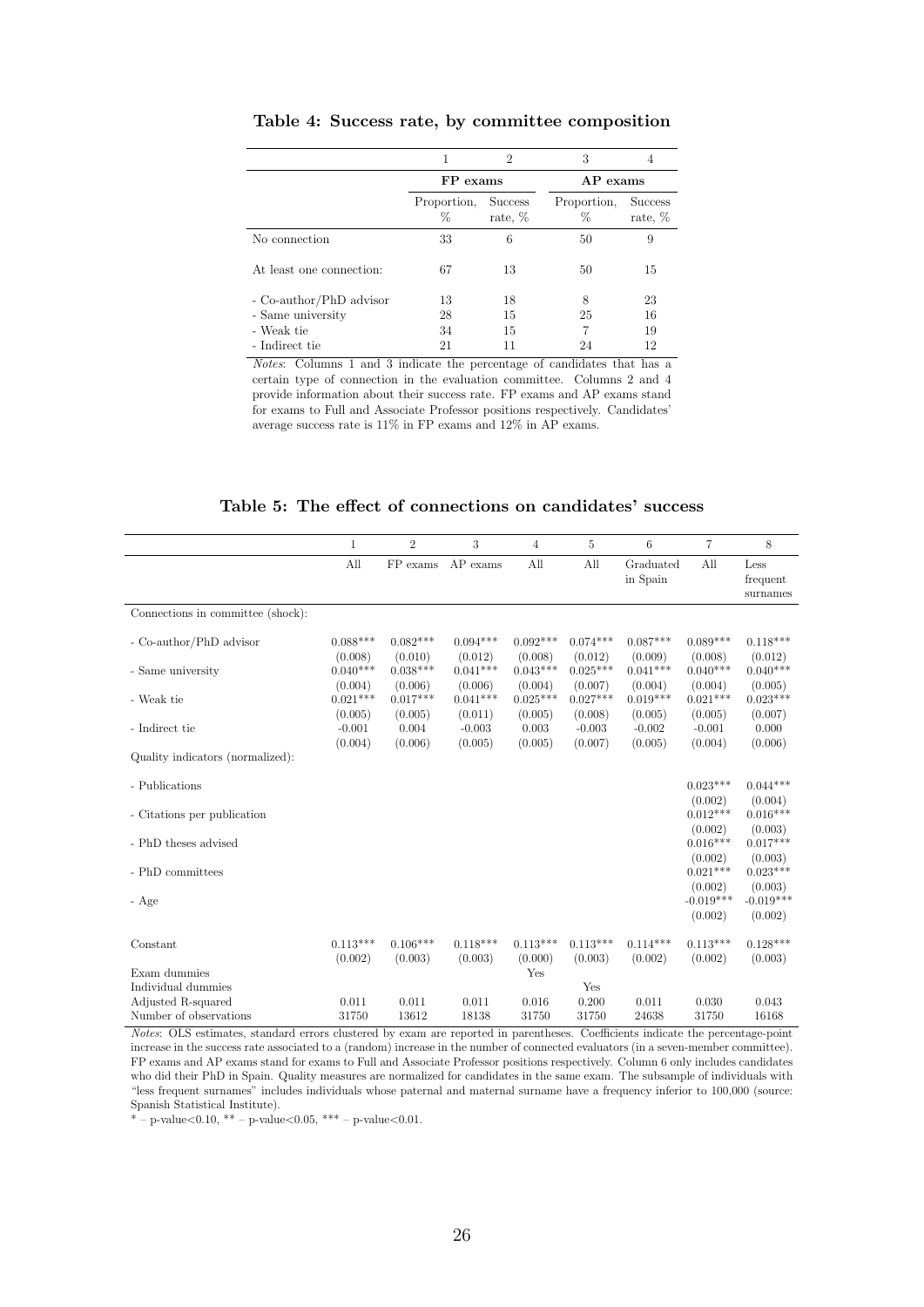|                                      | 1                   | $\overline{2}$ | 3                        | $\overline{4}$      | $\overline{5}$     | 6          | $\overline{7}$ |
|--------------------------------------|---------------------|----------------|--------------------------|---------------------|--------------------|------------|----------------|
|                                      |                     |                |                          | Disciplinary group: |                    |            |                |
|                                      | Physics<br>and Math | Engineering    | Chemistry<br>and Biology | Medicine            | Social<br>Sciences | Humanities | Law            |
| Means                                |                     |                |                          |                     |                    |            |                |
| Connections in committee:            |                     |                |                          |                     |                    |            |                |
| - Co-author/PhD advisor              | 0.10                | 0.16           | 0.15                     | 0.30                | 0.05               | 0.04       | 0.04           |
| - Same university                    | 0.28                | 0.60           | 0.25                     | 0.32                | 0.36               | 0.47       | 0.19           |
| - Weak tie                           | 0.13                | 0.21           | 0.20                     | 0.32                | 0.23               | 0.33       | 0.30           |
| - Indirect tie                       | 0.23                | 0.32           | 0.44                     | 0.66                | 0.13               | 0.10       | 0.31           |
| Quality indicators (non-normalized): |                     |                |                          |                     |                    |            |                |
| - Publications                       | 6.08                | 5.55           | 8.88                     | 7.01                | 0.84               | 0.55       | 0.13           |
| - Citations per publication          | 8.00                | 7.22           | 16.67                    | 14.14               | 3.60               | 0.87       | 0.58           |
| - PhD theses advised                 | 0.71                | 0.79           | 1.57                     | 2.28                | 0.69               | 0.79       | 0.27           |
| - PhD committees                     | 2.11                | 2.31           | 5.38                     | 7.65                | 2.75               | 3.81       | 1.44           |
| - Age                                | 38.54               | 38.80          | 42.87                    | 45.38               | 40.16              | 43.20      | 39.51          |
| Effect on success                    |                     |                |                          |                     |                    |            |                |
| Connections in committee (shock):    |                     |                |                          |                     |                    |            |                |
| - Co-author/PhD advisor              | $0.099***$          | $0.104***$     | $0.047***$               | $0.072***$          | $0.092***$         | $0.142***$ | $0.213***$     |
|                                      | (0.020)             | (0.019)        | (0.016)                  | (0.013)             | (0.032)            | (0.030)    | (0.039)        |
| - Same university                    | $0.022**$           | $0.019**$      | $0.042***$               | $0.042***$          | $0.032**$          | $0.044***$ | $0.106***$     |
|                                      | (0.010)             | (0.009)        | (0.011)                  | (0.011)             | (0.012)            | (0.008)    | (0.015)        |
| - Weak tie                           | 0.023               | 0.015          | $0.029**$                | $0.027*$            | 0.007              | $0.027**$  | 0.014          |
|                                      | (0.017)             | (0.013)        | (0.013)                  | (0.014)             | (0.013)            | (0.011)    | (0.010)        |
| - Indirect tie                       | 0.001               | $-0.005$       | 0.009                    | $-0.003$            | $-0.004$           | 0.010      | $-0.012$       |
|                                      | (0.011)             | (0.010)        | (0.010)                  | (0.009)             | (0.013)            | (0.018)    | (0.011)        |
| Quality indicators (normalized):     |                     |                |                          |                     |                    |            |                |
| - Publications                       | $0.026***$          | $0.018***$     | $0.024***$               | $0.026***$          | $0.036***$         | $0.027***$ | 0.002          |
|                                      | (0.005)             | (0.006)        | (0.006)                  | (0.005)             | (0.007)            | (0.006)    | (0.005)        |
| - Citations per publication          | $0.018***$          | 0.006          | $0.023***$               | $0.018***$          | $0.011*$           | 0.006      | $-0.002$       |
|                                      | (0.004)             | (0.005)        | (0.005)                  | (0.005)             | (0.006)            | (0.006)    | (0.005)        |
| - PhD theses advised                 | $0.016***$          | $0.010*$       | $0.028***$               | $0.026***$          | 0.005              | $0.018**$  | 0.004          |
|                                      | (0.005)             | (0.006)        | (0.006)                  | (0.006)             | (0.006)            | (0.007)    | (0.007)        |
| - PhD committees                     | $0.013***$          | $0.017**$      | $0.020***$               | $0.020***$          | $0.028***$         | $0.031***$ | $0.013**$      |
|                                      | (0.005)             | (0.007)        | (0.006)                  | (0.006)             | (0.007)            | (0.006)    | (0.006)        |
| - Age                                | $-0.014***$         | $-0.033***$    | $-0.015***$              | $-0.016***$         | $-0.020***$        | $-0.010**$ | $-0.026***$    |
|                                      | (0.004)             | (0.004)        | (0.005)                  | (0.005)             | (0.004)            | (0.005)    | (0.005)        |
| Constant                             | $0.089***$          | $0.118***$     | $0.125***$               | $0.103***$          | $0.115***$         | $0.141***$ | $0.087***$     |
|                                      | (0.005)             | (0.005)        | (0.007)                  | (0.006)             | (0.006)            | (0.004)    | (0.006)        |
| Adjusted R-squared                   | 0.033               | 0.027          | 0.031                    | 0.046               | 0.034              | 0.030      | 0.051          |
| Number of observations               | 5227                | 4596           | 4023                     | 4120                | 4073               | 6254       | 3457           |

## Table 6: The effect of connections on candidates' success, by disciplinary group

Note: The upper panel provides the mean values of the corresponding variables. The lower panel reports OLS estimates, standard errors clustered by exam are reported in parentheses. Quality measures are normalized for candidates in the same exam.  $*$  –  $p-value<0.10$ , \*\* –  $p-value<0.05$ , \*\*\* –  $p-value<0.01$ .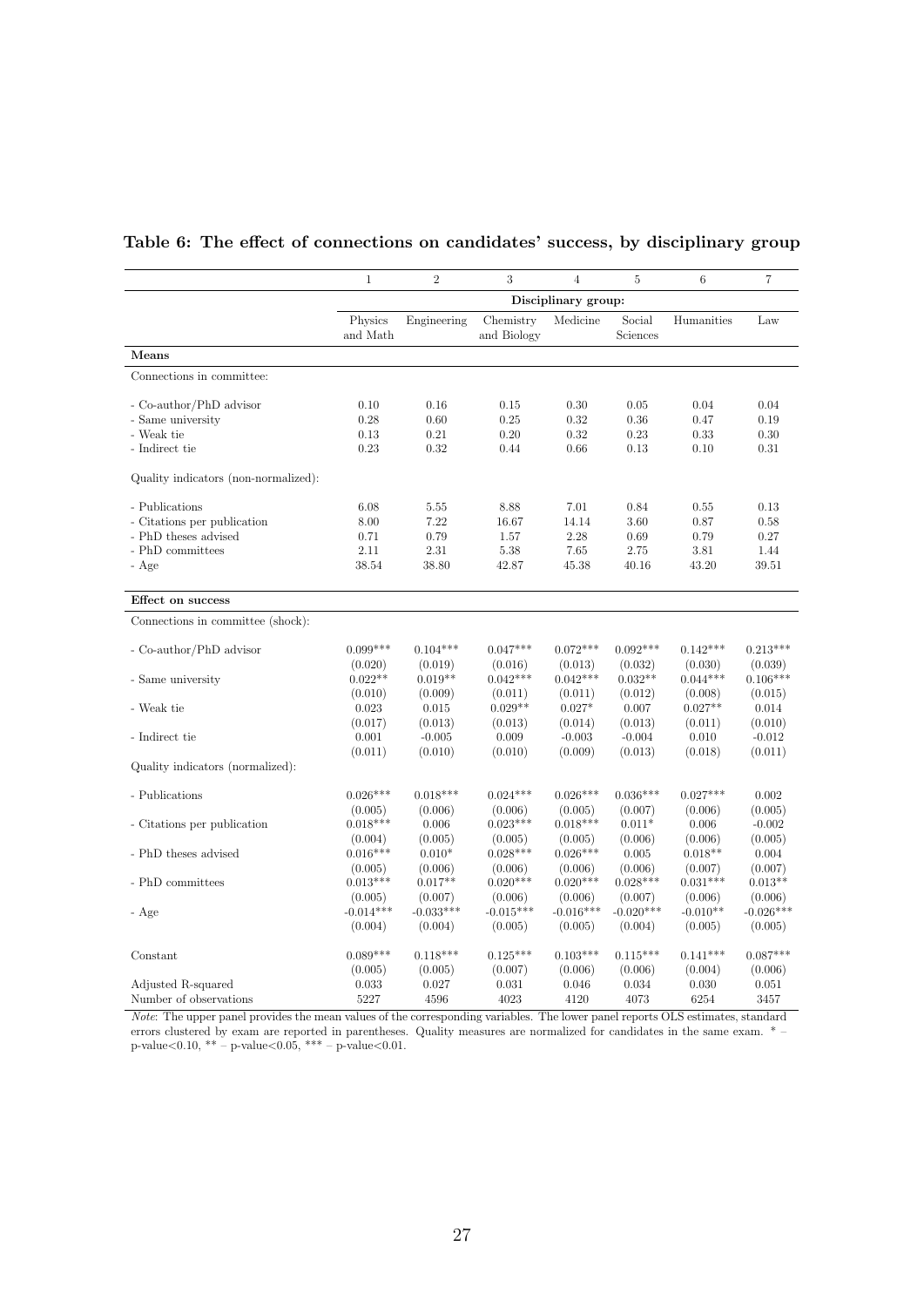|                                   | $\mathbf{1}$  | $\overline{2}$         | 3                                | $\overline{4}$ | $\overline{5}$        | 6                               |
|-----------------------------------|---------------|------------------------|----------------------------------|----------------|-----------------------|---------------------------------|
|                                   |               | Discipline size:       |                                  |                | Department size:      |                                 |
|                                   | $\leq$ median | $>$ median             | Difference                       | $\leq$ median  | $>$ median            | Difference                      |
| Means                             |               |                        |                                  |                |                       |                                 |
| Connections in committee:         |               |                        |                                  |                |                       |                                 |
| - Co-author/PhD advisor           | 0.14          | 0.09                   | $0.05***$                        | 0.08           | 0.15                  | $-0.07***$                      |
| - Same university                 | 0.42          | 0.30                   | $0.11***$                        | 0.08           | 0.65                  | $-0.57***$                      |
| - Weak tie                        | 0.33          | 0.15                   | $0.18***$                        | 0.22           | 0.27                  | $-0.04***$                      |
| - Indirect tie                    | 0.29          | 0.31                   | $-0.02***$                       | 0.27           | 0.32                  | $-0.05***$                      |
| Effect on success                 |               |                        |                                  |                |                       |                                 |
| Connections in committee (shock): |               |                        |                                  |                |                       |                                 |
| - Co-author/PhD advisor           | $0.106***$    | $0.062***$             | $0.043***$                       | $0.079***$     | $0.093***$            | $-0.014$                        |
|                                   | (0.010)       | (0.010)                | (0.015)                          | (0.012)        | (0.010)               | (0.016)                         |
| - Same university                 | $0.042***$    | $0.036***$             | 0.007                            | $0.069***$     | $0.036***$            | $0.032***$                      |
|                                   | (0.005)       | (0.006)                | (0.008)                          | (0.011)        | (0.004)               | (0.011)                         |
| - Weak tie                        | $0.021***$    | $0.022***$             | $-0.001$                         | $0.025***$     | $0.018***$            | 0.008                           |
|                                   | (0.006)       | (0.008)                | (0.010)                          | (0.007)        | (0.007)               | (0.010)                         |
| - Indirect tie                    | $-0.003$      | $-0.000$               | 0.003                            | 0.000          | $-0.001$              | $-0.002$                        |
|                                   | (0.006)       | (0.006)                | (0.008)                          | (0.006)        | (0.006)               | (0.008)                         |
| Constant                          | $0.129***$    | $0.096***$             | $0.032***$                       | $0.096***$     | $0.130***$            | $-0.034***$                     |
|                                   | (0.003)       | (0.003)                | (0.004)                          | (0.003)        | (0.003)               | (0.004)                         |
| Number of observations            | 16153         | 15597                  |                                  | 15876          | 15874                 |                                 |
|                                   |               | Quality of candidates: |                                  |                | Gender of candidates: |                                 |
|                                   | $\leq$ median | $>$ median             | Difference                       | Male           | Female                | Difference                      |
| Means                             |               |                        |                                  |                |                       |                                 |
|                                   |               |                        |                                  |                |                       |                                 |
| Connections in committee:         |               |                        |                                  |                |                       | $0.02***$                       |
| - Coauthor/PhD advisor            | 0.09          | 0.14                   | $-0.05***$                       | 0.12           | 0.10                  | $0.03***$                       |
| - Same university                 | 0.38          | 0.34                   | $0.04***$                        | 0.37           | 0.34                  |                                 |
| - Weak tie                        | 0.19          | 0.30                   | $-0.11***$                       | 0.27           | 0.21                  | $0.06***$                       |
| - Indirect tie                    | 0.25          | 0.34                   | $-0.09***$                       | 0.30           | 0.29                  | 0.01                            |
| Effect on success                 |               |                        |                                  |                |                       |                                 |
| Connections in committee (shock): |               |                        |                                  |                |                       |                                 |
| - Coauthor/PhD advisor            | $0.073***$    | $0.101***$             | $-0.027*$                        | $0.099***$     | $0.064***$            | $0.034**$                       |
|                                   | (0.011)       | (0.011)                | (0.015)                          | (0.009)        | (0.013)               | (0.015)                         |
| - Same university                 | $0.034***$    | $0.049***$             | $-0.015*$                        | $0.038***$     | $0.043***$            | $-0.006$                        |
|                                   | (0.005)       | (0.007)                | (0.008)                          | (0.005)        | (0.007)               | (0.008)                         |
| - Weak tie                        | $0.011*$      | $0.028***$             | $-0.017*$                        | $0.023***$     | $0.017*$              | 0.006                           |
|                                   | (0.006)       | (0.007)                | (0.009)                          | (0.006)        | (0.009)               | (0.011)                         |
| - Indirect tie                    | $-0.004$      | 0.002                  | $-0.006$                         | 0.000          | $-0.002$              | 0.002                           |
|                                   | (0.005)       | (0.006)                | (0.008)                          | (0.005)        | (0.007)               | (0.009)                         |
| Constant                          | $0.077***$    | $0.151***$             | $-0.074***$                      | $0.117***$     | $0.106***$            | $0.011***$                      |
|                                   | (0.002)       | (0.003)                | (0.004)                          | (0.003)        | (0.003)               | (0.004)                         |
| Number of observations            | 16220         | 15530                  |                                  | 20901          | 10849                 |                                 |
|                                   |               |                        | Quality of connected evaluators: |                |                       | Gender of connected evaluators: |
|                                   | $\leq$ median | $>$ median             | Difference                       | Male           | Female                | Difference                      |
| Effect on success                 |               |                        |                                  |                |                       |                                 |
| Connections in committee (shock): |               |                        |                                  |                |                       |                                 |
| - Coauthor/PhD advisor            | $0.090***$    | $0.081***$             | 0.009                            | $0.095***$     | $0.033*$              | $0.062***$                      |
|                                   | (0.013)       | (0.009)                | (0.016)                          | (0.008)        | (0.019)               | (0.021)                         |
| - Same university                 | $0.039***$    | $0.031***$             | 0.008                            | $0.037***$     | $0.036***$            | 0.001                           |
|                                   | (0.005)       | (0.005)                | (0.007)                          | (0.004)        | (0.010)               | (0.011)                         |
| - Weak tie                        | $0.015*$      | $0.020***$             | $-0.005$                         | $0.019***$     | $0.030**$             | $-0.011$                        |
|                                   | (0.008)       | (0.006)                | (0.010)                          | (0.005)        | (0.014)               | (0.015)                         |
| - Indirect tie                    | $-0.005$      | $-0.004$               | $-0.001$                         | 0.000          | $-0.012$              | 0.012                           |
|                                   | (0.007)       | (0.005)                | (0.008)                          | (0.004)        | (0.010)               | (0.011)                         |
| Constant                          | $0.113***$    | $0.113***$             | 0.000                            | $0.113***$     | $0.113***$            | 0.000                           |
|                                   | (0.002)       | (0.002)                | (0.004)                          | (0.002)        | (0.002)               | (0.004)                         |
| Number of observations            | 31750         | 31750                  |                                  | 31750          | 31750                 |                                 |

#### Table 7: Heterogeneity analysis

Notes: The panel "Means" provides information on the mean of the corresponding variables. The panel "Effect on success" reports OLS estimates, standard errors clustered by exam are in parentheses. "Quality" is a factor score computed as a linear combination of (normalized) publications, citations per publication, PhD theses advised, participation in PhD committees and age, weighted by the estimated importance of each factor for promotion in the corresponding disciplinary group, as reported in Table 6. By construction, the mean of candidates' "quality" is zero; variance is normalized to one. \* – p-value<0.10, \*\* – p-value<0.05, \*\*\* – p-value<0.01.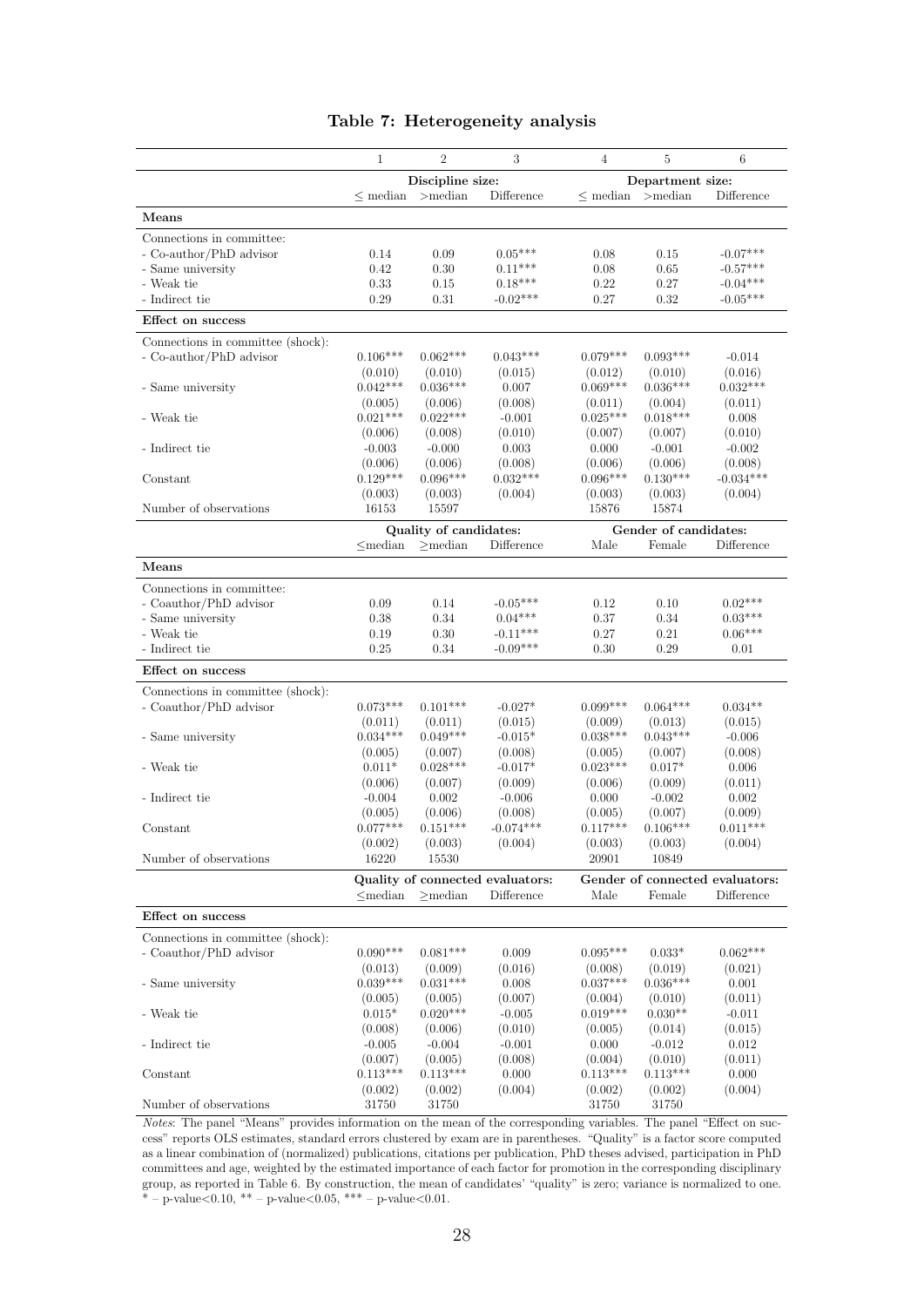|                                   | 1          | $\overline{2}$   | 3          | 4           | 5                 | 6           |
|-----------------------------------|------------|------------------|------------|-------------|-------------------|-------------|
|                                   |            | Pre-exam quality |            |             | Post-exam quality |             |
|                                   | All        | FP exams         | $AP$ exams | All         | FP exams          | $AP$ exams  |
| Connections in committee (shock): |            |                  |            |             |                   |             |
| - Co-author/PhD advisor           | $-0.070*$  | $-0.075$         | $-0.076$   | $-0.088**$  | 0.002             | $-0.160***$ |
|                                   | (0.040)    | (0.062)          | (0.053)    | (0.043)     | (0.066)           | (0.056)     |
| - Same university                 | $-0.066**$ | $-0.072$         | $-0.067*$  | $-0.092***$ | $-0.062$          | $-0.113**$  |
|                                   | (0.030)    | (0.048)          | (0.038)    | (0.033)     | (0.048)           | (0.045)     |
| - Weak tie                        | 0.026      | $-0.021$         | $0.141*$   | $0.071*$    | 0.013             | $0.251***$  |
|                                   | (0.037)    | (0.042)          | (0.076)    | (0.036)     | (0.041)           | (0.073)     |
| - Indirect tie                    | 0.022      | $-0.062$         | 0.060      | $-0.013$    | $-0.020$          | $-0.009$    |
|                                   | (0.038)    | (0.064)          | (0.047)    | (0.038)     | (0.073)           | (0.044)     |
| Constant                          | $0.417***$ | $0.523***$       | $0.345***$ | $0.458***$  | $0.485***$        | $0.438***$  |
|                                   | (0.018)    | (0.027)          | (0.023)    | (0.017)     | (0.026)           | (0.022)     |
| Adjusted R-squared                | 0.001      | $-0.000$         | 0.003      | 0.004       | $-0.001$          | 0.011       |
| Number of observations            | 3573       | 1446             | 2127       | 3573        | 1446              | 2127        |

#### Table 8: Quality of promoted candidates

Notes: OLS estimates, standard errors clustered by exam are reported in parentheses. "Quality" is a factor score computed as a linear combination of (normalized) publications, citations per publication, PhD theses advised, participation in PhD committees and age, weighted by the estimated importance of each factor for promotion in the corresponding disciplinary group, as reported in Table 6. By construction, the mean of candidates' "quality" is zero; variance is normalized to one. "Pre-exam quality" includes information on dissertations and publications obtained before or during the year when the evaluation took place. "Post-exam quality" corresponds to the five-year period following the evaluation.

\* – p-value<0.10, \*\* – p-value<0.05, \*\*\* – p-value<0.01.

#### Table A1: The role of connections, by type of connection

|                                              | $\mathbf{1}$   | $\overline{2}$ | 3              | $\overline{4}$        | 5                         | 6                     | $\overline{7}$         | 8                                          | 9                     | 10                     | 11                                          | 12                     |
|----------------------------------------------|----------------|----------------|----------------|-----------------------|---------------------------|-----------------------|------------------------|--------------------------------------------|-----------------------|------------------------|---------------------------------------------|------------------------|
|                                              |                | Means          |                |                       | The effect of connections |                       |                        |                                            |                       |                        |                                             |                        |
|                                              |                |                |                |                       | on candidates' success    |                       |                        | Pre-exam quality of<br>promoted candidates |                       |                        | Post-exam quality of<br>promoted candidates |                        |
|                                              |                | All FP AP      |                | A11                   | FP                        | AP                    | All                    | FP                                         | AP                    | A11                    | FP                                          | AP                     |
| Strong connection:                           |                |                |                |                       |                           |                       |                        |                                            |                       |                        |                                             |                        |
| - PhD advisor                                | 3              | 3              | 3              | $0.141***$<br>(0.014) | $0.098***$<br>(0.020)     | $0.173***$<br>(0.019) | $-0.186***$<br>(0.065) | $-0.190$<br>(0.128)                        | $-0.156**$<br>(0.074) | $-0.074$<br>(0.073)    | 0.015<br>(0.153)                            | $-0.102$<br>(0.080)    |
| - Co-author                                  | 8              | 10             | 6              | $0.065***$<br>(0.009) | $0.077***$<br>(0.011)     | $0.051***$<br>(0.013) | $-0.005$<br>(0.051)    | $-0.036$<br>(0.069)                        | $-0.015$<br>(0.075)   | $-0.100*$<br>(0.052)   | $-0.009$<br>(0.073)                         | $-0.206***$<br>(0.073) |
| Institutional connection:                    |                |                |                |                       |                           |                       |                        |                                            |                       |                        |                                             |                        |
| - Same university                            | 26             | 28             | 25             | $0.040***$<br>(0.004) | $0.038***$<br>(0.006)     | $0.041***$<br>(0.006) | $-0.065**$<br>(0.030)  | $-0.070$<br>(0.048)                        | $-0.069*$<br>(0.038)  | $-0.090***$<br>(0.033) | $-0.062$<br>(0.049)                         | $-0.115**$<br>(0.044)  |
| Weak tie:                                    |                |                |                |                       |                           |                       |                        |                                            |                       |                        |                                             |                        |
| - PhD thesis committee<br>member             | $\overline{7}$ | 9              | 5              | $0.029***$<br>(0.008) | $0.021**$<br>(0.010)      | $0.042***$<br>(0.013) | 0.002<br>(0.059)       | $-0.039$<br>(0.086)                        | 0.032<br>(0.081)      | $0.130**$<br>(0.060)   | 0.100<br>(0.085)                            | $0.148*$<br>(0.084)    |
| - Link by invitation                         | 4              | 8              | 0.5            | $0.043***$<br>(0.012) | $0.045***$<br>(0.013)     | 0.020<br>(0.046)      | 0.015<br>(0.076)       | $-0.057$<br>(0.071)                        | 0.427<br>(0.324)      | 0.002<br>(0.070)       | $-0.062$<br>(0.068)                         | $0.564**$<br>(0.281)   |
| - Same PhD thesis committee                  | 10             | 21             | $\overline{2}$ | 0.009<br>(0.007)      | 0.006<br>(0.007)          | $0.046*$<br>(0.025)   | 0.049<br>(0.054)       | 0.010<br>(0.055)                           | $0.326*$<br>(0.172)   | 0.069<br>(0.050)       | 0.025<br>(0.053)                            | $0.440***$<br>(0.146)  |
| Indirect tie:                                |                |                |                |                       |                           |                       |                        |                                            |                       |                        |                                             |                        |
| - Same PhD advisor                           | 0.3            | 0.3            | 0.2            | 0.048<br>(0.046)      | 0.089<br>(0.086)          | 0.023<br>(0.053)      | $-0.338$<br>(0.334)    | $-1.291***$<br>(0.346)                     | 0.286<br>(0.479)      | $-0.456*$<br>(0.271)   | $-0.673$<br>(0.426)                         | $-0.331$<br>(0.393)    |
| - Same co-author                             | 14             | 12             | 15             | $-0.002$<br>(0.006)   | 0.005<br>(0.009)          | $-0.006$<br>(0.007)   | $-0.007$<br>(0.052)    | $-0.096$<br>(0.088)                        | 0.035<br>(0.065)      | $-0.068$<br>(0.052)    | $-0.143$<br>(0.103)                         | $-0.032$<br>(0.060)    |
| - Same PhD thesis committee<br>member        | 8              | 8              | 9              | 0.001<br>(0.007)      | 0.005<br>(0.011)          | $-0.002$<br>(0.009)   | 0.084<br>(0.054)       | 0.040<br>(0.101)                           | 0.088<br>(0.063)      | 0.086<br>(0.056)       | $0.210**$<br>(0.104)                        | 0.032<br>(0.065)       |
| Constant                                     |                |                |                | $0.113***$<br>(0.002) | $0.106***$<br>(0.003)     | $0.118***$<br>(0.003) | $0.419***$<br>(0.018)  | $0.525***$<br>(0.027)                      | $0.347***$<br>(0.023) | $0.457***$<br>(0.017)  | $0.484***$<br>(0.026)                       | $0.436***$<br>(0.022)  |
| Adjusted R-squared<br>Number of observations |                |                |                | 0.012<br>31750        | 0.012<br>13612            | 0.013<br>18138        | 0.002<br>3573          | 0.004<br>1446                              | 0.004<br>2127         | 0.004<br>3573          | 0.003<br>1446                               | 0.012<br>2127          |

Notes: Columns 1-3 provide information on the means of the corresponding variables. Columns 4-12 report OLS estimates, standard errors clustered by exam are are  $N$ reported in parentheses. Columns 4-6 provide information from an analysis similar to the one reported in Table 5. Columns 7-12 replicate the analysis in Table 8.<br>\* – p-value<0.10, \*\* – p-value<0.05, \*\*\* – p-value<0.01.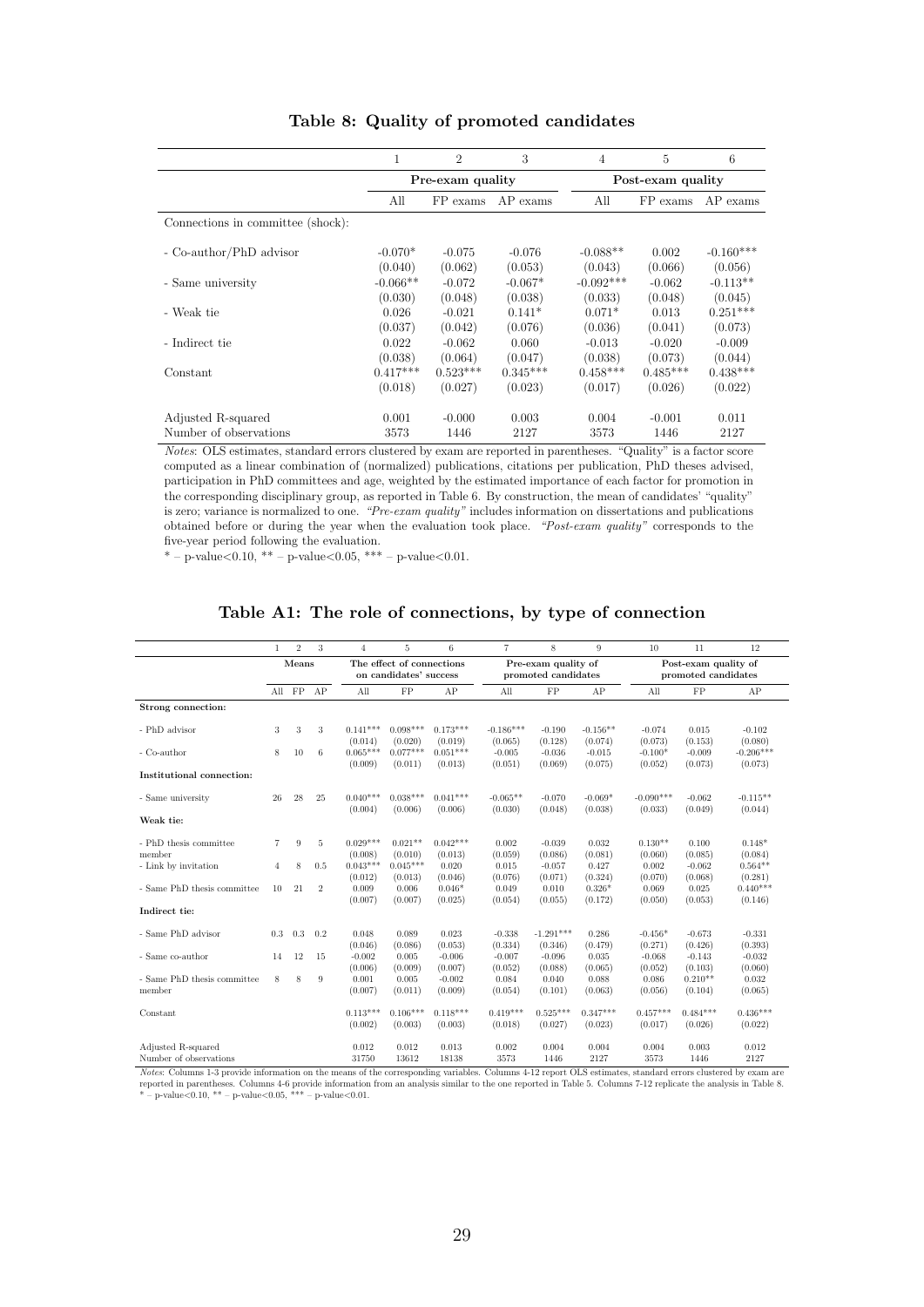## Appendix A: Data

We have collected information from three different sources: (i) information on centralized competitions from the Ministry of Research and Science, (ii) individual research production from ISI Web of Science and (iii) information on doctoral dissertations from TESEO database. Below we describe the process of data collection in detail.

Ministry of Research and Science The system of centralized competitions known as 'habilitación' was in place between 2002 and 2006. Information on candidates' and evaluators' first name, last name and id number was retrieved from the website of the Ministry of Research and Science in July 2009 (http://www.micinn.es). In total, 1016 exams took place, around five per discipline. We restrict the sample in several ways. We exclude exams where the number of available positions was larger or equal than the number of candidates (two exams in Basque Philology and one exam in Textile and Paper Engineering) and disciplines where the number of potential evaluators was not big enough to form a committee  $(46 \text{ exams})^{20}$ . The final database includes 967 exams.

The actual age of individuals is not observable. Instead, we exploit the fact that Spanish ID numbers contain information on their issue date to construct a proxy for the age of native individuals on the basis of his/her national ID number. In Spain police stations are given a range of numbers that they then assign to individuals in a sequential manner. Since it is compulsory for all Spaniards to have an ID number by age 14, two Spaniards with similar ID numbers are likely to be of the same age (and geographical origin).<sup>21</sup> In order to perform the assignment, we first use registry information on the date of birth and ID numbers of 1.8 million individuals in order to create a correspondence

<sup>20</sup>In theses cases, unfilled seats in the committee were filled with professors from related disciplines.

<sup>&</sup>lt;sup>21</sup>There are a number of exceptions. For instance, this methodology will fail to identify the age of those individuals who obtained their nationality when they were older than 14. This could be a case of immigrants coming to Spain. Still, immigration was a very rare phenomenon in Spain until the late 1990s. Additionally, some parents may have their kids obtain an ID number before they are 14. This may be the case particularly after Spain entered in the mid 90s the Schengen zone and IDs became a valid documentation to travel to a number of European countries. Still, individuals born around the introduction of the Schengen zone were generally too young to participate in the public examinations performed during 2002-2006.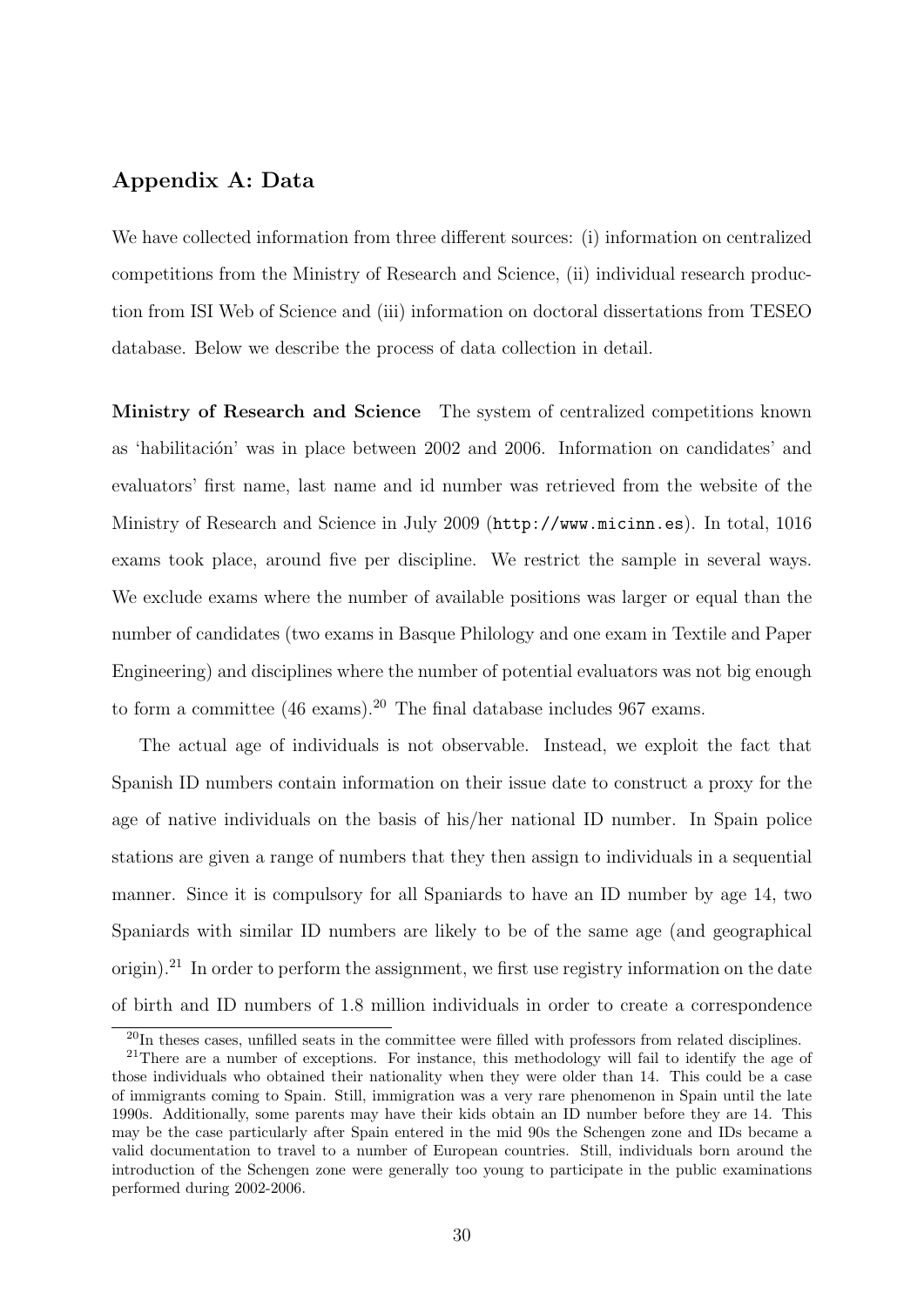table which assigns year of birth to the first four digits of ID number (ranges of 10,000 numbers). To test the precision of this correspondence, we apply it to a publicly available list of 3,000 court secretaries, which contains both the ID number and the date of birth. In 95% of the cases the assigned age is within a three year-interval of the actual age. In order to minimize potential errors, whenever our age proxy indicated that a candidate to associate professor is less than 27 years old and a candidate to full professor is less than 35 years old, we assign age a missing value (around 5% of the sample). The choice of these thresholds is justified by survey information, according to which the minimum age at which promotion to associate and full professor positions was granted in Spain before 2002 is respectively 27 and 35 (Cruz-Castro et al. 2006). Our proxy of age is not defined for non-Spaniards (less than 1% of the sample). We imputed the missing information on age assuming that individuals, for whom the age proxy is missing, have the same age as an average individual of the same academic rank in the same discipline.

The Ministry provides information on affiliation for eligible evaluators. Given that most candidates to full professor positions are themselves eligible evaluators in exams to associate professor positions, it is possible to obtain their affiliation by matching the list of eligible evaluators with the list of candidates. Using this procedure, we were able to obtain the information on affiliation for 93% of candidates to full professor positions. Information on affiliation at the time of the examination for the remaining 7% of candidates was obtained from the State Official Bulletin or directly from professors' CVs.

ISI Web of Science Information on scientific publications comes from Thompson ISI Web of Science (WoS).<sup>22</sup> WoS database includes over 10,000 high-impact journals in Science, Engineering, Medicine and Social Sciences, as well as international proceedings coverage for over 110,000 conferences. Out of these ten thousand journals, approximately two hundred are edited in Spain. For the purpose of this analysis, we considered all articles, reviews, notes and proceedings. We collected information on publications since 1975 by authors based in Spain. As well, we consider citations received by these publications

<sup>&</sup>lt;sup>22</sup>We are grateful to the *Fundación Española para la Ciencia y la Tecnología* for providing us with access to the data.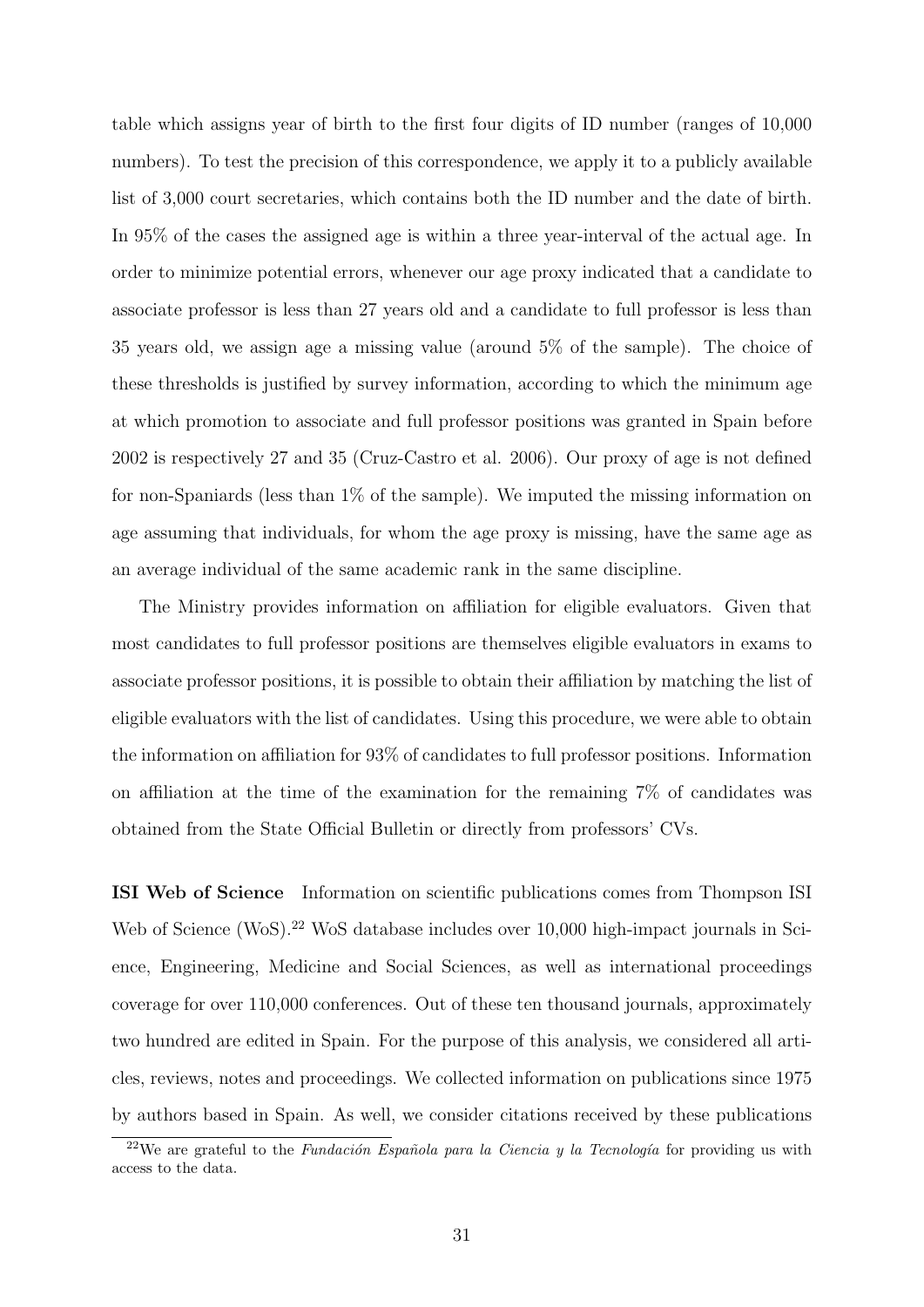before July 2012.

The assignment of articles to professors is non trivial. For each publication and author, WoS provides information on the surname and on the initial (or, in some cases, initials). Homonymity problems may arise in the case of common surnames (i.e. Garcia, Fernandez, Gonzalez). Moreover, unlike most countries, in Spain individuals typically use two surnames (paternal and maternal) and sometimes also a middle name. A paper authored by a Spanish author may include only the paternal or the maternal surname, or both surnames hyphenated. As well, Spanish authors may sign using their first name, their middle name, or both.

We use the following matching procedure in order to identify authors. First, we match publications with Spanish affiliations to professors using information on surnames and initials. We select the subsample of publications that have a unique match in our list of Spanish professors. This subsample includes 250,000 publications. Second, we use this subsample to create a correspondence table between the 240 scientific areas used by ISI to classify publications and the 190 scientific disciplines used by the Ministry of Education in order to classify professors. Specifically, we assign the ISI area to a given discipline (i) if the proportion of publications in the ISI area by professors from the discipline exceeds 10% of the total number of publications in the discipline (or viceversa), or (ii) if it appears before the 50% threshold in the cumulative distribution of publications ordered by the decreasing importance of ISI areas in the discipline (or viceversa). The resulting correspondence table, available upon request, allows matching publications in ISI areas to the scientific areas defined by the Ministry of Education. On average, we assign five ISI areas to each discipline. Finally, using this correspondence table, we merge the ISI publication data with the full list of professors using information on surnames, initials and discipline.

If a given publication can be assigned to more than one possible match, the value of this publication is divided by the number of such possible matches. Less than 3% of publications were assigned to more than one individual. This figure is equal to 0.5% in the subsample of individuals with "less common surnames", i.e. individuals whose maternal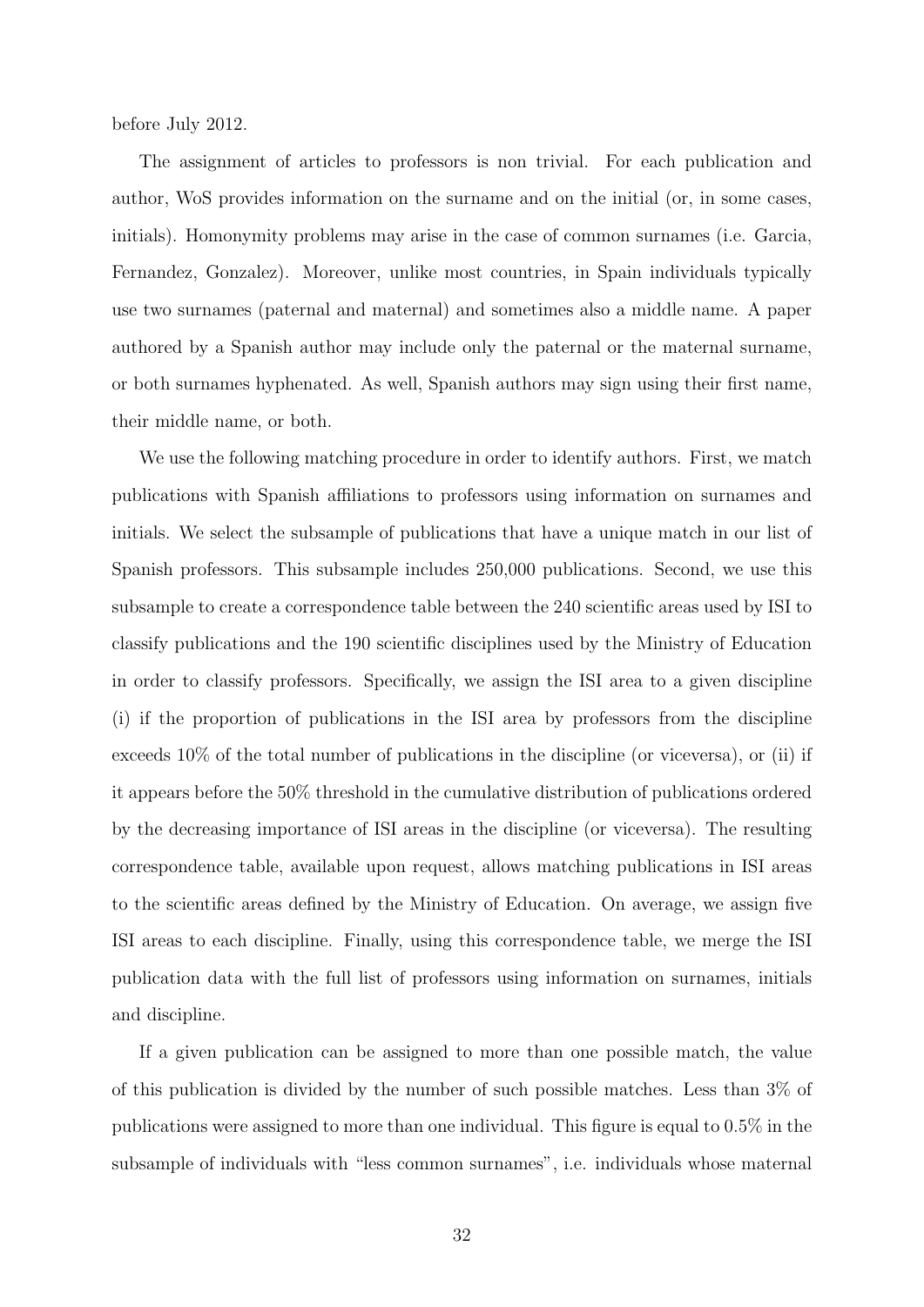and paternal surnames have a frequency below 100,000 according to the Spanish National Statistical Institute.

Given that propensity to publish differs substantially across disciplines, we normalize the number of individual's publications to have zero mean and unit standard deviation among applicants to the same exam and among eligible evaluators of a given category in a given exam. The number of citations of each publication depends on time elapsed between the publication date and the date when the number of received citations is observed. Therefore, we first normalize the number of citations received by each publication subtracting the average number of citations received by Spanish-authored articles published in the corresponding ISI disciplinary area in the same year and then dividing by the corresponding standard deviation. Next, for each individual in our database we calculate the average number of normalized citations per publication. Finally, similarly to the number of publications, we re-normalize the number of individual's citations per publication to have zero mean and unit standard deviation among applicants to the same exam and among eligible evaluators of a given category in a given exam. We treat individuals who have no ISI publications as if they had received zero citations.

TESEO database on doctoral dissertations Since 1977 PhD candidates in Spanish universities register their dissertation in the database TESEO, which is run by the Ministry of Education. We retrieved all the information available in this database from the website https://www.educacion.gob.es/teseo in May 2011. We observe 151,483 dissertations. TESEO provides the identity and affiliation of dissertations' authors, advisors and committee members.

We are able to find the dissertation of 83% of candidates to AP exams. Missing information may be due to the fact that (i) individuals did their PhD abroad, (ii) they defended their dissertation before 1977, (iii) there are spelling mistakes, (iv) there was a homonymity problem  $(0.1\%$  of individuals share the same name, middle name, paternal surname and maternal surname) or (v) the dissertation was not included in TESEO for unknown reasons.<sup>23</sup> We use dissertation information to identify candidates' alma mater.

<sup>23</sup>While registration is compulsory, according to Fuentes and Arguimbau (2010), TESEO does not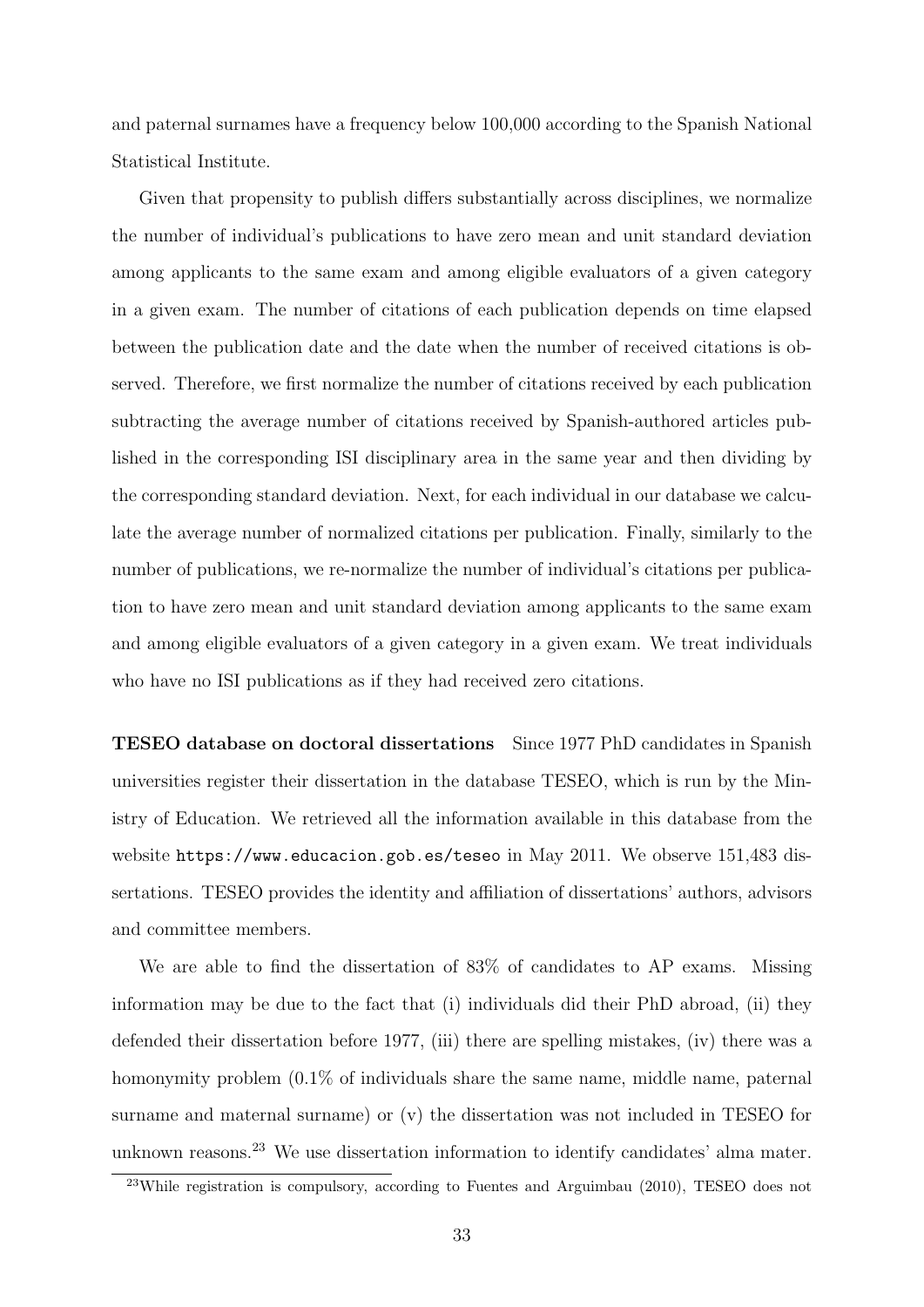Connections We define different types of connections between candidates and evaluators. First, we consider strong professional connections that imply interaction on a common piece of research,  $c'_1$ : advisor-student relationship and co-authors. These two types of connections are highly intertwined in Spain: around 50% of individuals have co-authored a paper with their advisor. We use information from ISI on individuals' publication record to identify whether candidates and evaluators have co-authored a paper. In the case when an author of a publication can be assigned to more than one possible match, the co-authorship tie is given a weight equal to the inverse of the number of possible matches. Second, we identify *institutional* connections,  $c_2'$ . In the case of FP exams, we consider that the evaluator and the candidate have an institutional connection if at the time of the examination they are colleagues at the same university. Unfortunately we cannot observe the affiliation of candidates to AP positions at the time of the exam, we only observe the institution where they obtained their PhD. In this case we consider that the evaluator and the candidate have an institutional connection if the candidate obtained her PhD from the university where the evaluator is based. Given the low geographical mobility of Spanish professors at this stage (Cruz-Castro et al. 2006), it seems reasonable to presume that the large majority of candidates to AP positions were still based in their alma mater at the time of the evaluation. Third, we identify the following *weak* ties between candidates and evaluators,  $c'_3$ , which imply some professional interaction: the evaluator was a member of the candidate's thesis committee; the evaluator has invited the candidate to sit on the thesis committee of one of her students (or vice versa); the evaluator and the candidate sat on the same thesis committee. Finally, we identify several *indirect* ties between candidates and evaluators,  $c_4$ : the evaluator and the candidate have either a common advisor or a common thesis committee member or a common co-author.

We attribute only one type of connection to a given pair of individuals, following the priority order introduced above. Specifically, given that the co-authorship link is defined include information on approximately 10% of all dissertations read in Spain.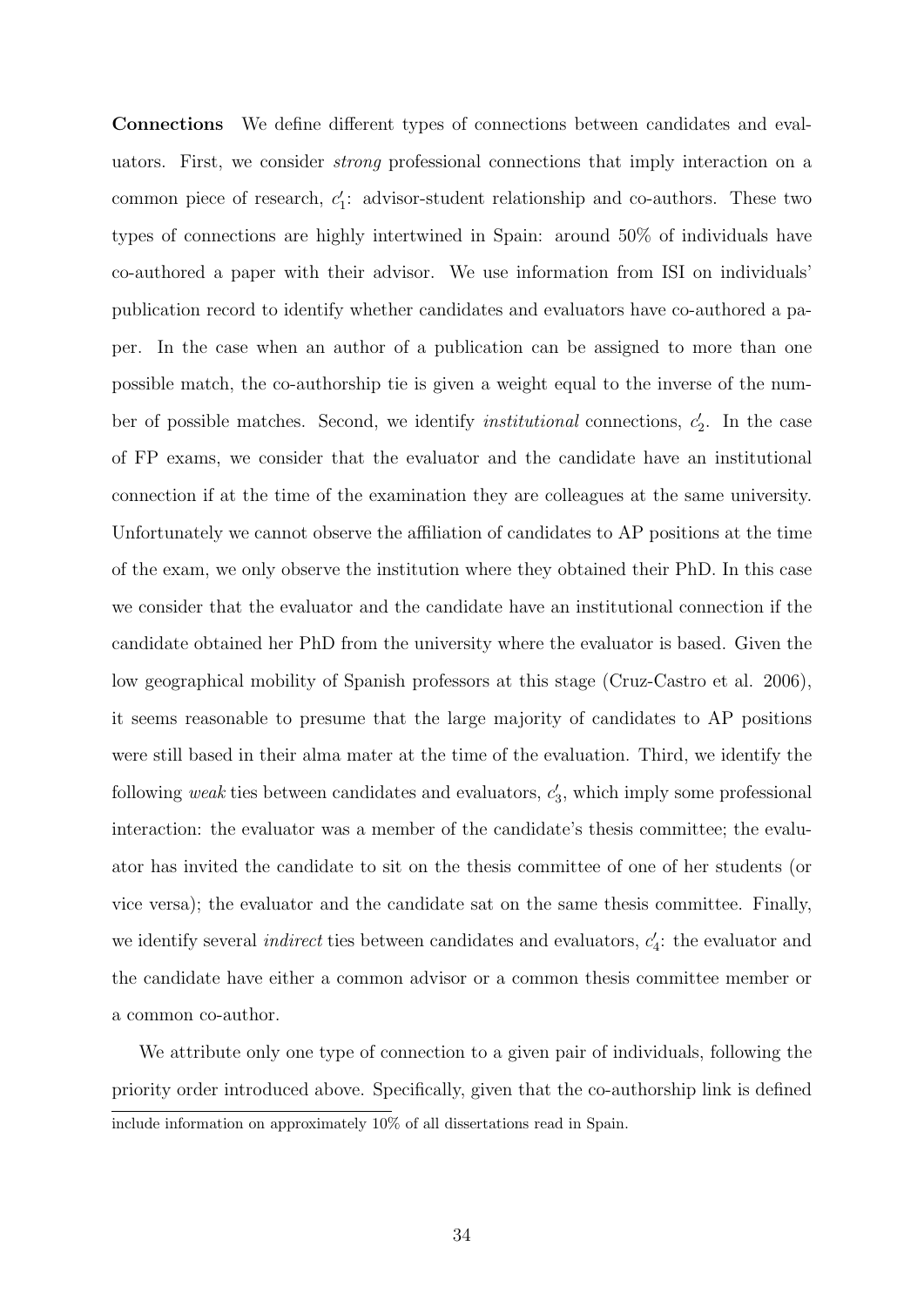probabilistically, we apply the following transformation:

$$
c_1 = c'_1
$$
  
\n
$$
c_2 = (1 - c_1)c'_2
$$
  
\n
$$
c_3 = (1 - c_2)c'_3
$$
  
\n
$$
c_4 = (1 - c_3)c'_4
$$

where  $c_1, ..., c_4, c'_1, ..., c'_4 \in [0, 1].$ 

## Appendix B: Expected Committee composition

In exams to FP positions, the expected number of connections in the committee is essentially equal to the proportion of connections in the pool of eligible FPs times seven (as there are seven evaluators in the committee). However, as explained in footnote 11, the random assignment of evaluators to committees was subject to a constraint: every committee could include at most one researcher from the Spanish Research Council (CSIC) and one emeritus professor. When a second individual belonging to one of these categories was drawn, the draw was not considered. Therefore, in exams where the population of potential evaluators contains two or more researchers, or two or more emeritus professors, the expected number of connections in the committee should be computed taking into account this constraint. This affects 387 of 967 exams.

First, we compute the probability that at least one researcher is drawn from the pool,  $p_R$ , and the probability that at least one emeritus professor is drawn,  $p_E$ . For FP exams these probabilities are:

$$
p_R = 1 - \frac{\binom{R}{0}\binom{P+E}{7-0}}{\binom{P+E+R}{7}}, \quad p_E = 1 - \frac{\binom{E}{0}\binom{P+R}{7-0}}{\binom{P+E+R}{7}}
$$

where  $R$  is the number of researchers in the pool,  $E$  is the number of emeritus professors and  $P$  is the number of eligible professors who are not emeritus. Once these probabilities are computed, it is possible to calculate for each candidate the expected number of